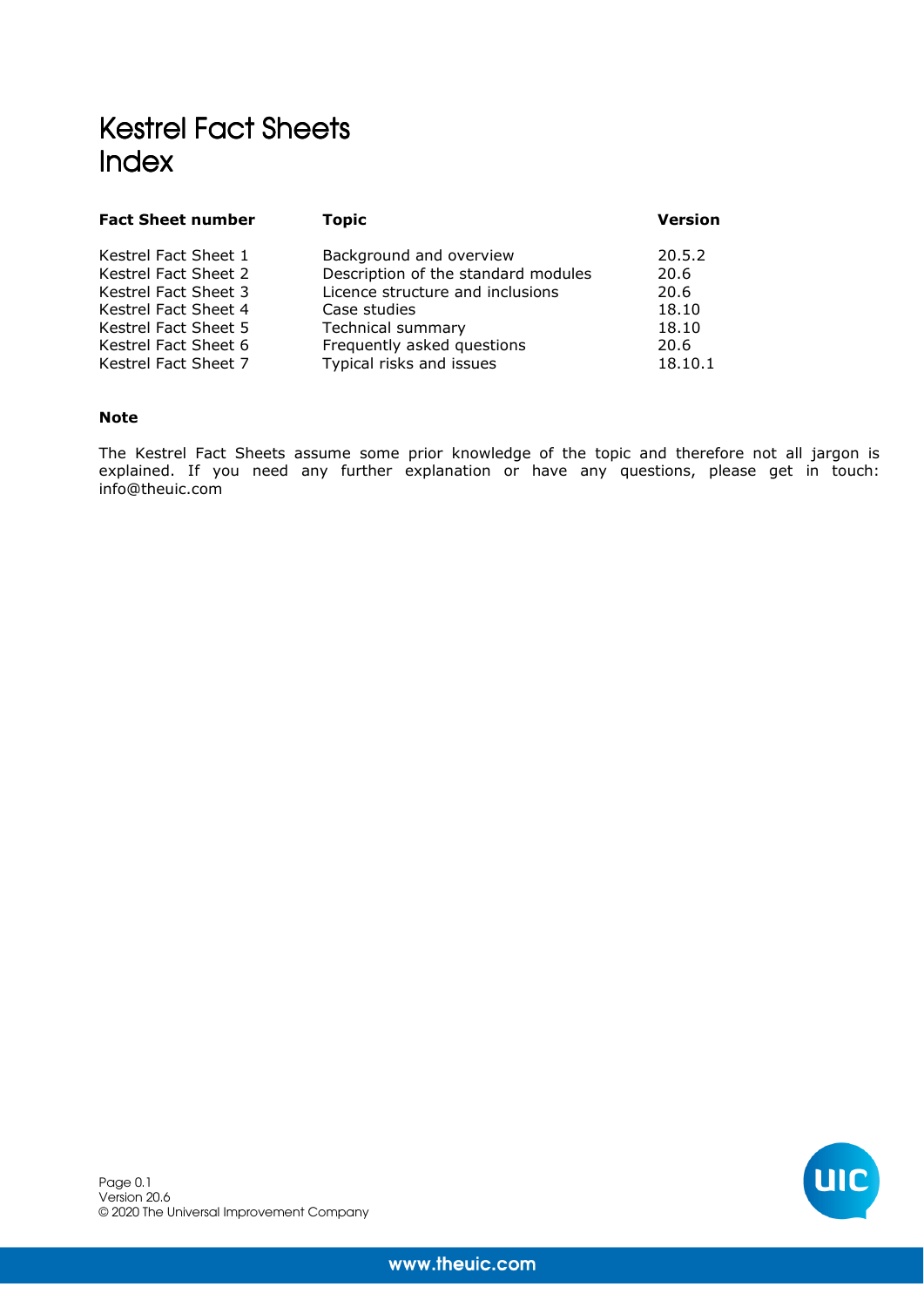# Kestrel Fact Sheet 1 **Backaround and overview**

# **Purpose of the Fact Sheet**

To explain what Kestrel is, some of its key principles and features.

# **Background**

Kestrel is a software system that has been developed by the UIC to meet the diverse needs of operators and Commissioners/Authorities in understanding, improving and reporting the reliability and performance of train, light rail, tram, bus and ferry operations.

We have a diverse range of clients, examples to illustrate Kestrel's flexibility being:

- Caledonian Sleeper, Scotland
- Rail Operations Group (specialist UK-based train operator)  $\bullet$
- ScotRail  $\bullet$
- Transport for London (Crossrail)
- Yarra Trams, Melbourne

There are more details of clients and the features of their versions of Kestrel in Fact Sheet 4.

Kestrel is uniquely flexible. It is a modular system incorporating an out-of-the-box set of tried-andtested features. Each version is customised for the client by mode, timetable structure and Performance Regime. The start-up set includes Dashboards, reporting and analytical functionality based on our many years' experience in data analysis and assisting organisations to improve their operational performance.

The database can be adapted for any and multiple data sources. As well as this, data from different modes (e.g. heavy rail, bus or light rail) can be easily connected enabling analysis across and between modes to reflect the customer experience of the network rather than the stand-alone performance of individual components.

# Why does Kestrel exist?

- Reliability and punctuality are the number one driver of customer satisfaction. An affordable/accessible/integrated/frequent service that is reliable and punctual drives customer satisfaction which in turn drives patronage.
- Operational Performance Regimes (and associated reporting reguirements) are becoming more complex and changing more frequently
- What works and what doesn't work as far as performance improvement is concerned is well known and built in to Kestrel
- In order to improve, data is needed to point the way
- Kestrel is designed with easy-to-use functionality for both occasional and regular, general and specialist users. This means that instead of having one Performance Team, all managers across the organisation (or multiple organisations) that have an impact on operational performance are directly involved in its improvement.

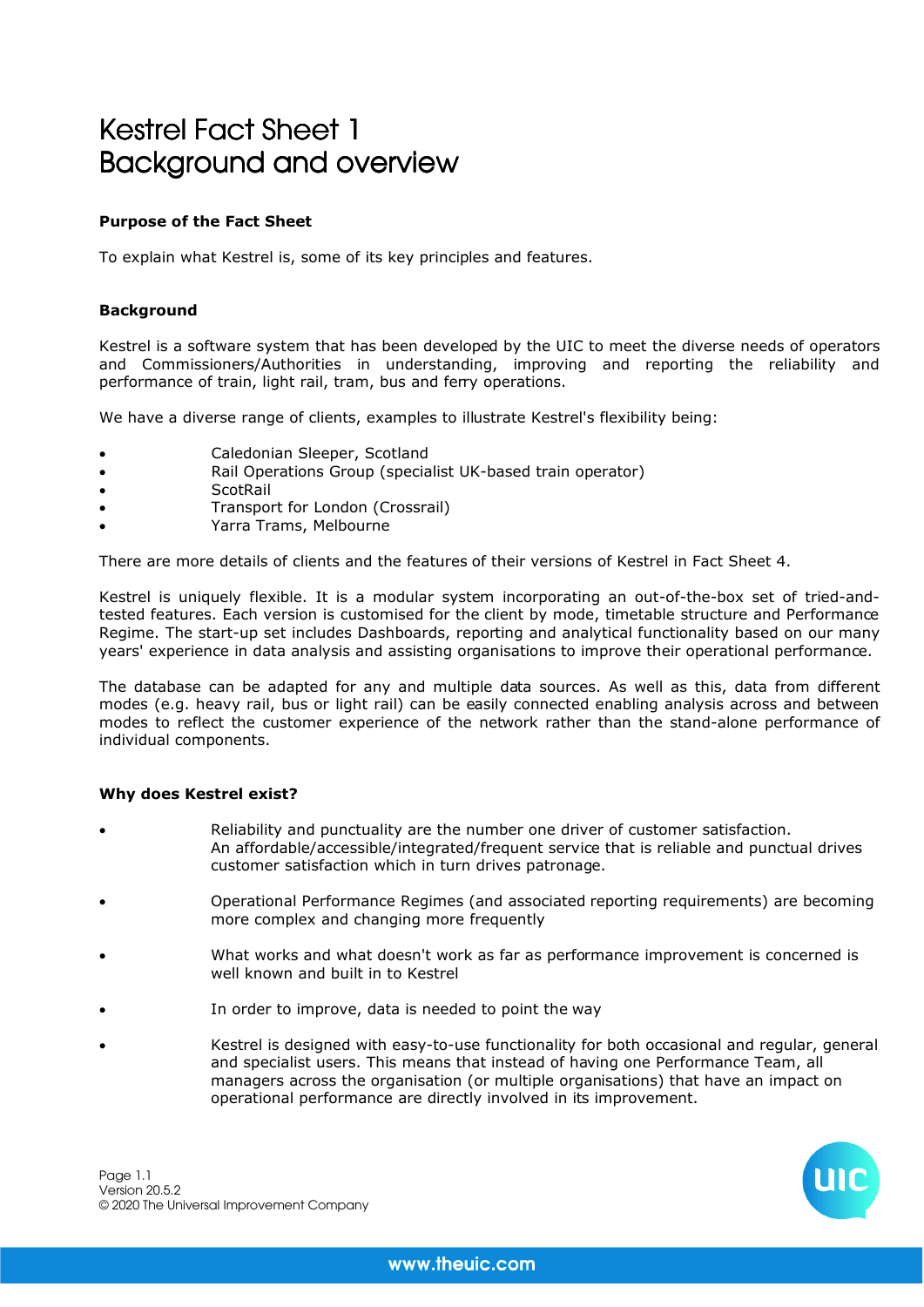## **What is Kestrel's pedigree?**

Kestrel is of the finest pedigree. UIC colleagues have been working on operational performance systems since the late 1980s and the UIC has been providing Kestrel's predecessors since 1999. The first version of Kestrel was implemented at the Docklands Light Railway in London in 2009. Kestrel is more than software, it is the accumulation of decades of operational performance improvement knowledge and know-how.

## What Andrew Haines, Chief Executive of Network Rail, said

At the risk of blowing our own trumpet (other brass instruments are available), here is an extract from the March 2020 edition of Modern Railways reporting on The Golden Whistles, an annual event held in the UK 'to promote best practice and celebrate excellence in railway operation':

A Silver Whistle was presented to Network Rail and ScotRail teams from north of the border who worked on a new methodology to highlight specific trains causing most issues in 2018. Working with supplier Kestrel, innovative analysis was undertaken to show which trains were the trigger trains and caused a ripple effect across the network. This prompted 30 small interventions which have led to the highlighted trains seeing their knock-on delay reduced by one-third and their Public Measure improve by 14%. Network Rail Chief Executive Andrew Haines called the paper 'the best argued paper I have seen since returning to the rail industry'.

Some high-level lessons about the importance of analysis can be drawn from this example:

- Kestrel isn't a magic bullet effort needs to be put into analysis
- The analyses carried out in this example are standard features in Kestrel's Analytical  $\bullet$ Tools
- Improving performance often doesn't require major investment, just a bit of effort to
- carry out the analysis, which will then point the way to specific, often small, interventions The UIC is always happy to help our clients with complex analyses

### **System objectives**

The primary purpose of Kestrel is to provide organisation-wide information in order to understand and improve operational performance by:

- Maximising the efficiency of the collection, display and analysis of the performance reporting process including speed and accuracy
- Making this data available to the entire organisation as appropriate and specifically those directly involved in performance reporting and improvement
- Providing senior managers with concise strategic information so that improvements can be prioritised, investment decisions validated and resources concentrated where they are most needed
- Automating the production of data required for reporting purposes (both internal and external) and therefore reducing the reporting workload
- Reducing dependency on the Performance Team for the production of performance data
- Statistically validating that improvement is being made

The scope of the system can be widened to include (for example) capacity management, customer satisfaction and action tracking.

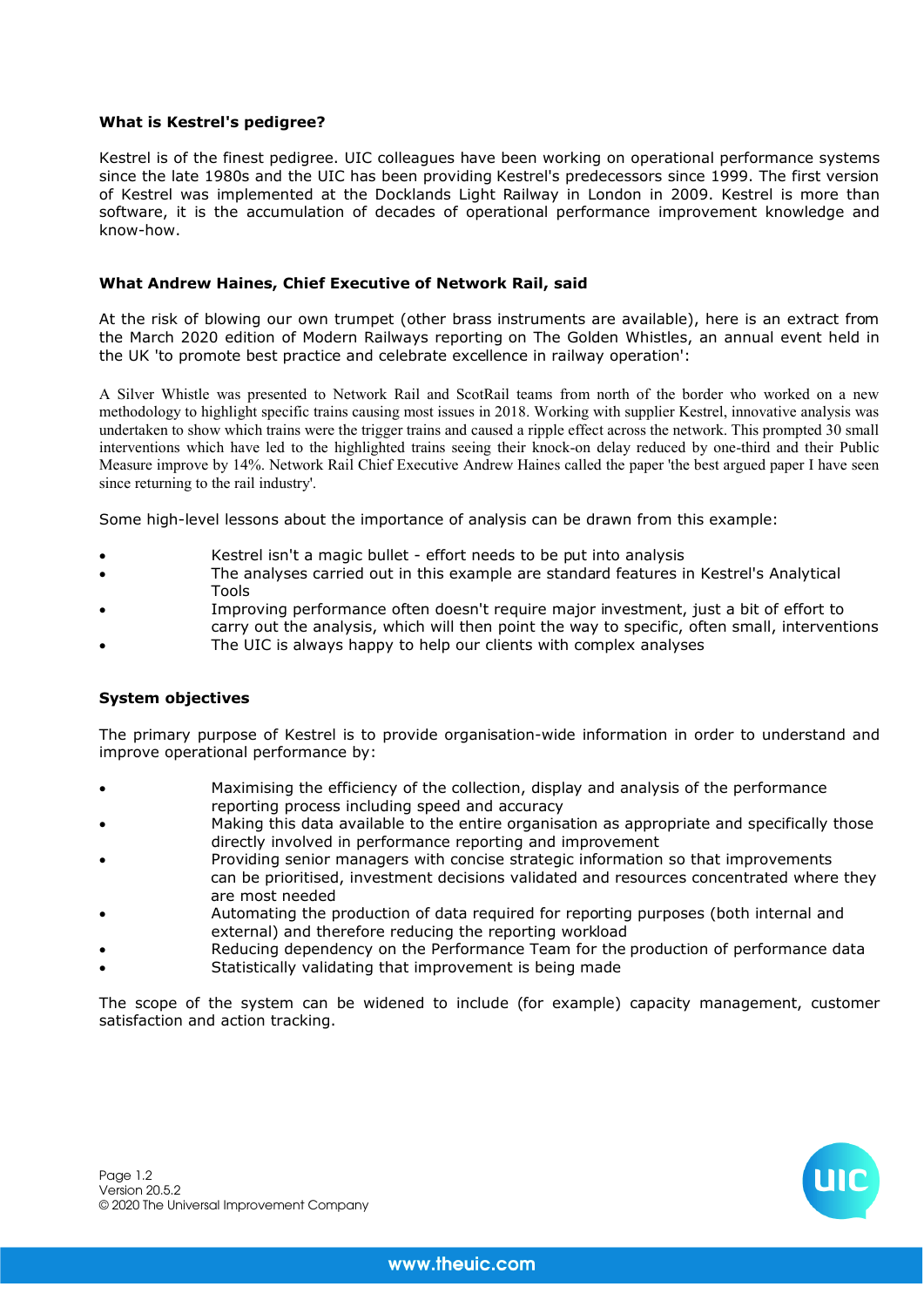# **System principles**

- All performance data and reports in one place the one source of the truth
	- The overall purpose is to provide insight that allows improvement in operational performance
- All routine tasks, in particular performance reporting, automated
- Easy to use for both regular and occasional users, in particular Kestrel is designed not only with data and performance specialists in mind but also busy front-line managers with limited time and basic systems and/or data analysis skills
- Easy to use analytical functions
- Easy access by multiple users potentially from a number of different organisations for a variety of purposes
- Can be used in the office, at home or out-and-about
- Data 'pushed down' to the level of Responsible Manager  $\bullet$
- As close to real-time as possible  $\bullet$
- High-level strategic data sits alongside the ability to drill down into the detail
- Statistically robust with graphs that are easy to interpret and analyse
- Easy to implement
- Minimum training requirements

## **System functionality**

- Ability to analyse punctuality (e.g. delays), reliability (e.g. cancellations and partcancellations) and incidents (e.g. operational incident, points failure) data by:
	- Location  $\bullet$
	- Cause/root cause
	- Responsible Manager
	- Route
	- Service group, geographic area, depot
	- Individual service
	- Diagram/block
	- Time of day, day of the week
- Quick and easy Pareto Analysis, e.g. top 10 worst performing services
	- Ability to analyse time gained/lost en-route
- Ability to analyse frequency of service, headways and dwell times
- Attribution of delays and incidents:
	- To incidents
	- To root cause
	- To Responsible Manager
- Knock-on Delay Analysis
	- Automatic report production:
		- Daily, weekly, monthly, annually
		- Ability to add commentary
		- Ability to customise for mode/organisation/mandatory reporting as required
- Linkage to improvement plans
- Statistical Process Control Module available

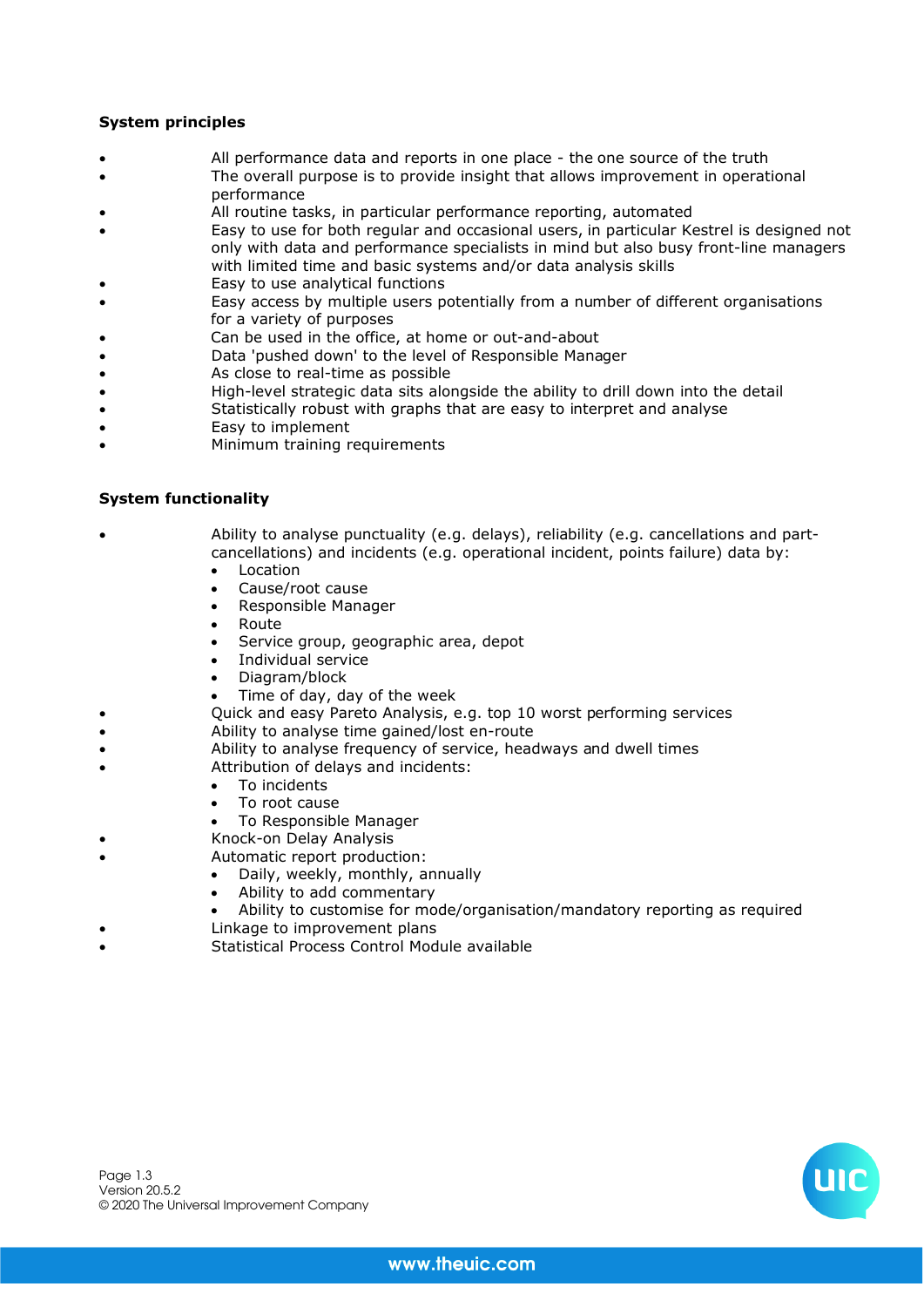## **Standard modules**

- Dashboards
- Reports  $\bullet$
- Enquiries
- **Analytical Tools**
- Attribution

These are described in Kestrel Fact Sheet 2.

# **Additional functionality**

- Capacity management (formation against plan, passenger counts)  $\bullet$
- Contract management including financial calculations  $\bullet$
- Logging including the ability to link incidents  $\bullet$
- Incident management  $\bullet$
- Action tracker  $\bullet$
- Mobile inputs (from smart phones and tablet devices)  $\bullet$
- Customer feedback capture
- Statistical Process Control easy and automatic addition of Control Limits to time-related data

## **System development**

Kestrel is not a static system. Instead it develops as user experience grows and requirements change. Our approach to system development and licence structure ensures rapid implementation of Version 1 with all essential functionality. After that we work closely with users to introduce small scale enhancements on an ongoing basis with major releases adding additional functionality and modules as required.

### **Using Kestrel to improve performance**

- Kestrel has statistically sound but easy to understand data display, e.g. Run Charts, Histograms, Pareto Charts
- It is easy to see (for example) worst performing services
- There is straightforward identification of areas requiring attention
- Kestrel encourages Responsible Managers to deal with the delays caused by their areas
- We can provide advice on and training in how to go about improvement

# The end game: What does successful implementation/adoption of Kestrel look like?

- $(1)$ Organisation-wide use, not just a few performance people How do we know? Monitoring and reporting of user activity (managerial roles, especially on the front-line) and what functionality they are using.
- $(2)$ Better understanding of the issues that contribute to poor performance How do we know? Implementation of a sophisticated codification of attribution, and then measurement of the proportion of delays and incidents that are correctly allocated to root cause on first attempt.

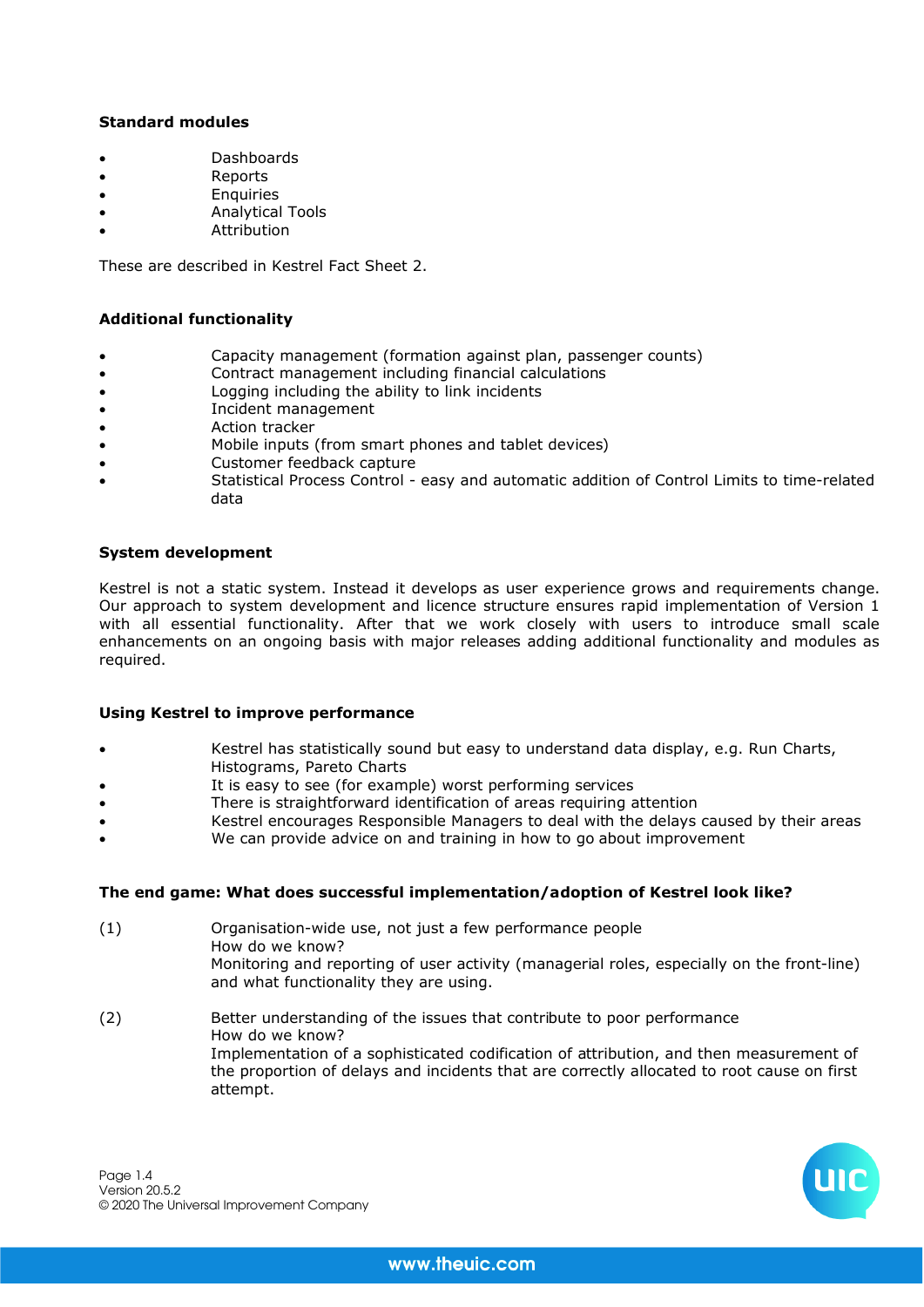| (3)  | A variety of analyses are being carried out, in particular good graphs are being used<br>How do we know?<br>Reporting and compliance are of reducing importance, understanding and insight are of<br>increasing importance.                                                                                                                                                                                                                                                  |
|------|------------------------------------------------------------------------------------------------------------------------------------------------------------------------------------------------------------------------------------------------------------------------------------------------------------------------------------------------------------------------------------------------------------------------------------------------------------------------------|
| (4)  | The organisation has a prioritised list of projects to improve operational performance<br>at a variety of levels<br>How do we know?<br>We can ask to see the list.                                                                                                                                                                                                                                                                                                           |
| (5)  | The list of projects has been identified and prioritised using high-level data analysis<br>and each project has a measureable improvement objective<br>How do we know?<br>We can ask to see the data.                                                                                                                                                                                                                                                                        |
| (6)  | Improved reliability and punctuality at service, route and network levels<br>How do we know?<br>Statistical validation instead of reporting a 0.01% different as an improvement.                                                                                                                                                                                                                                                                                             |
| (7)  | Reduction in the number of incidents<br>How do we know?<br>We count the number of incidents, the number of affected services and total delay<br>minutes (including knock-on) attributed to each incident.                                                                                                                                                                                                                                                                    |
| (8)  | Customer satisfaction improves<br>How do we know?<br>Customer Survey Results always improve shortly after operational performance<br>improves.                                                                                                                                                                                                                                                                                                                               |
| (9)  | Elimination of ad-hoc performance reports in other formats - Excel, Access, Tableau,<br>Business Objects, QlikView, etc. - and adoption of one single source of the truth<br>How do we know?<br>All operational performance data comes from Kestrel. Rogue, home made reports and<br>spreadsheets, reliant on the knowledge of a few individuals are no more.                                                                                                                |
| (10) | Diversification away from 'just' operational performance<br>How do we know?<br>Integration of operational performance data with different datasets such as defects,<br>service quality inspections, safety, patronage, energy efficiency etc.                                                                                                                                                                                                                                |
| (11) | The operational performance data produced by Kestrel is common currency throughout<br>the organisation<br>How do we know?<br>Looking and listening for the following:<br>Kestrel data being used to drive the structure and agenda of daily performance<br>meetings<br>Reduction in the blame game between departments and a collaborative approach<br>$\bullet$<br>taken to improvement<br>Mooningful bigh-loval discussion about enerational performance at Executive Team |

Meaningful high-level discussion about operational performance at Executive Team  $\bullet$ level and not just rubber stamping of reports with arbitrary target setting

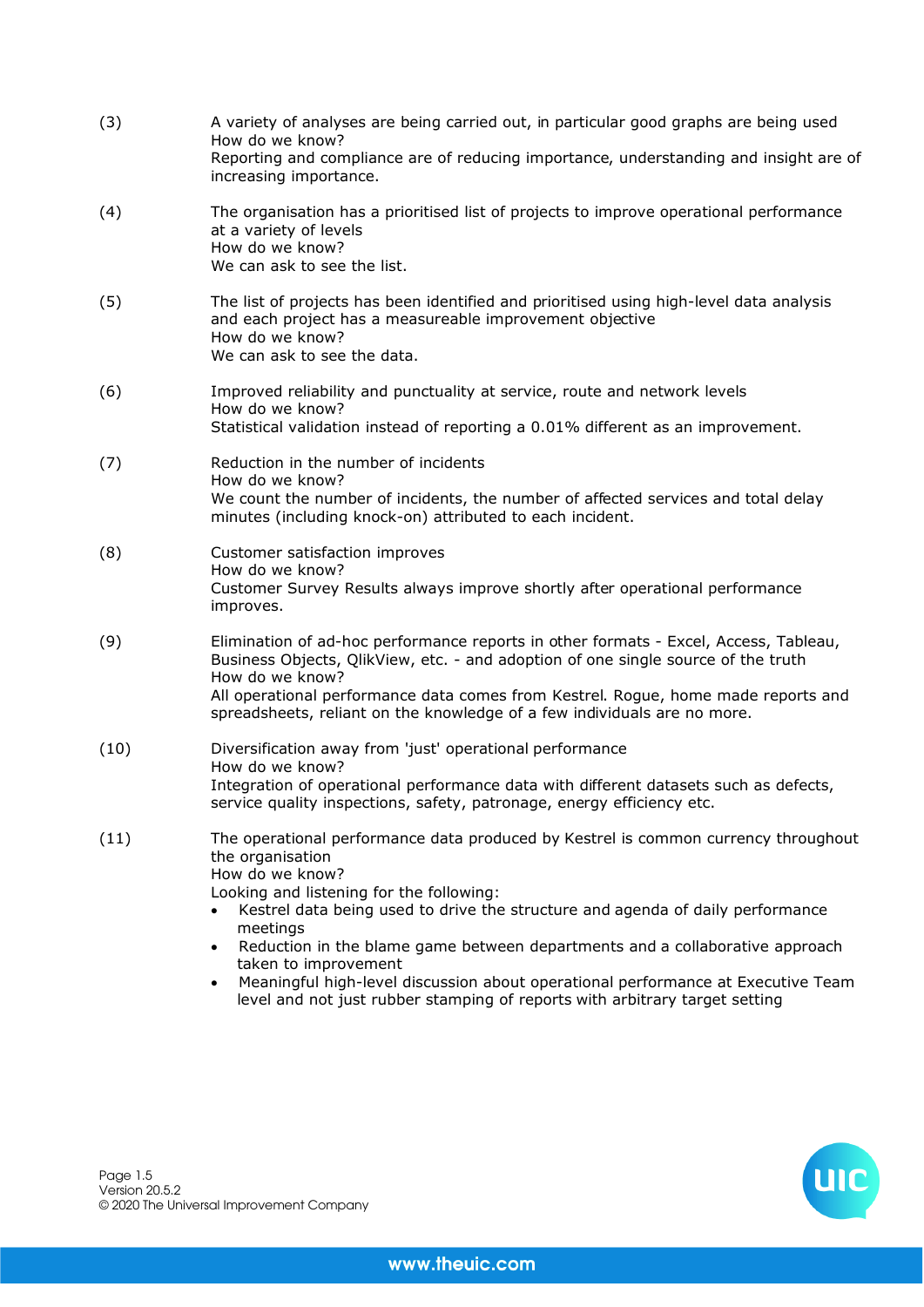# Kestrel Fact Sheet 2 Description of the standard modules

# **Purpose of the Fact Sheet**

To explain what is contained in each of Kestrel's modules and also give potential clients an idea of what they will receive as standard.

# **Standard modules**

The standard modules in Kestrel are:

- Dashboards
- $\bullet$ Reports
- Enguiries  $\bullet$
- **Analytical Tools**  $\bullet$
- Attribution

## **Dashboards Module**

The Dashboards Module provides a high-level 'at a glance' performance overview. This is the first thing a user sees when logging on. This module is always customised for the specific requirements of an organisation but we have strong recommendations as to current best practice. Typically each Dashboard contains Run Charts and Pareto Charts with (deliberately) limited filters/drill-down functionality. The Dashboards default to customer experience with the ability to filter to exclude (for example) contractually exempt figures.

### **Reports Module**

The purpose of the Reports Module is to convey information about performance to specific groups and individuals in an easy-to-understand format that will help them identify trends and know when to take action to control their processes. Reports generally contain high-level, summarised data. Reports show how the whole operation and specific aspects of it are performing.

The Reports Module:

- $(1)$ Automates the production of existing regular reports (e.g. organisational performance KPIs, Board performance reports)
- $(2)$ Has a variety of standard reports
- Allows users to set up their own personal reports library  $(3)$

Reports can be set up so they are produced at set intervals and e-mailed automatically to selected recipients.

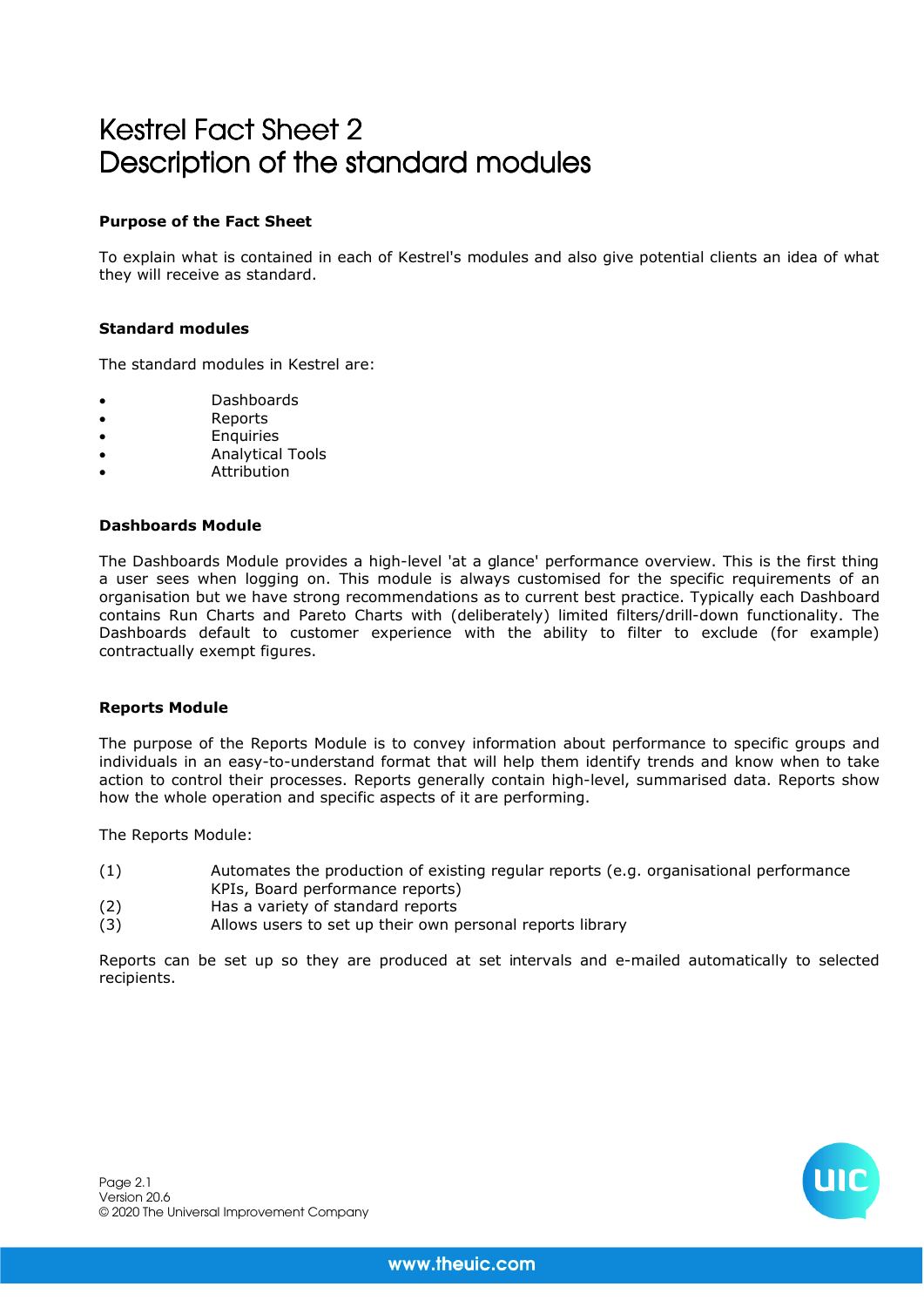## **Enquiries Module**

The Enquiries Module allows users to interrogate the data in Kestrel for the purposes of investigation and analysis using a wide variety of breakdowns, e.g. by day, by time, by route, by location, by fleet type and so on. This is achieved by a menu-driven structure of filters and drill-down options. The main data display tools used in the Enquiries Module are Run Charts and Pareto Charts. The Enquiries Module should encourage everyday users such as front-line managers to be curious about what is driving their results by drilling down, looking for patterns and testing hypotheses.

## **Analytical Tools Module**

The Analytical Tools Module allows specific performance-related analyses to be carried out such as time lost/gained en-route. Although straightforward to use, the analytical tools are aimed at a more specialist audience than enguiries, such as Performance Analysts and Timetable Planners.

## **Attribution Module**

Accurate attribution is essential in understanding the root causes of delays and cancellations and allows analyses to be carried out for the purposes of improvement. The Attribution Module allocates delays and incidents to the appropriate Responsible Manager who can then review, investigate, accept or refer each. This allows each Responsible Manager to understand the contribution their own area of responsibility is making to performance results.

## Version 1 and beyond

Version 1 of Kestrel always includes our standard features, a minimum of four dashboards, six reports, three enguiries and seven analytical tools. This is more than enough to get any organisation started on the road to improvement of operational performance. These are available off-the-shelf allowing for very rapid implementation if required.

Additional features and functionality can be added to either Version 1 or later versions as required by the client and the timescales necessary.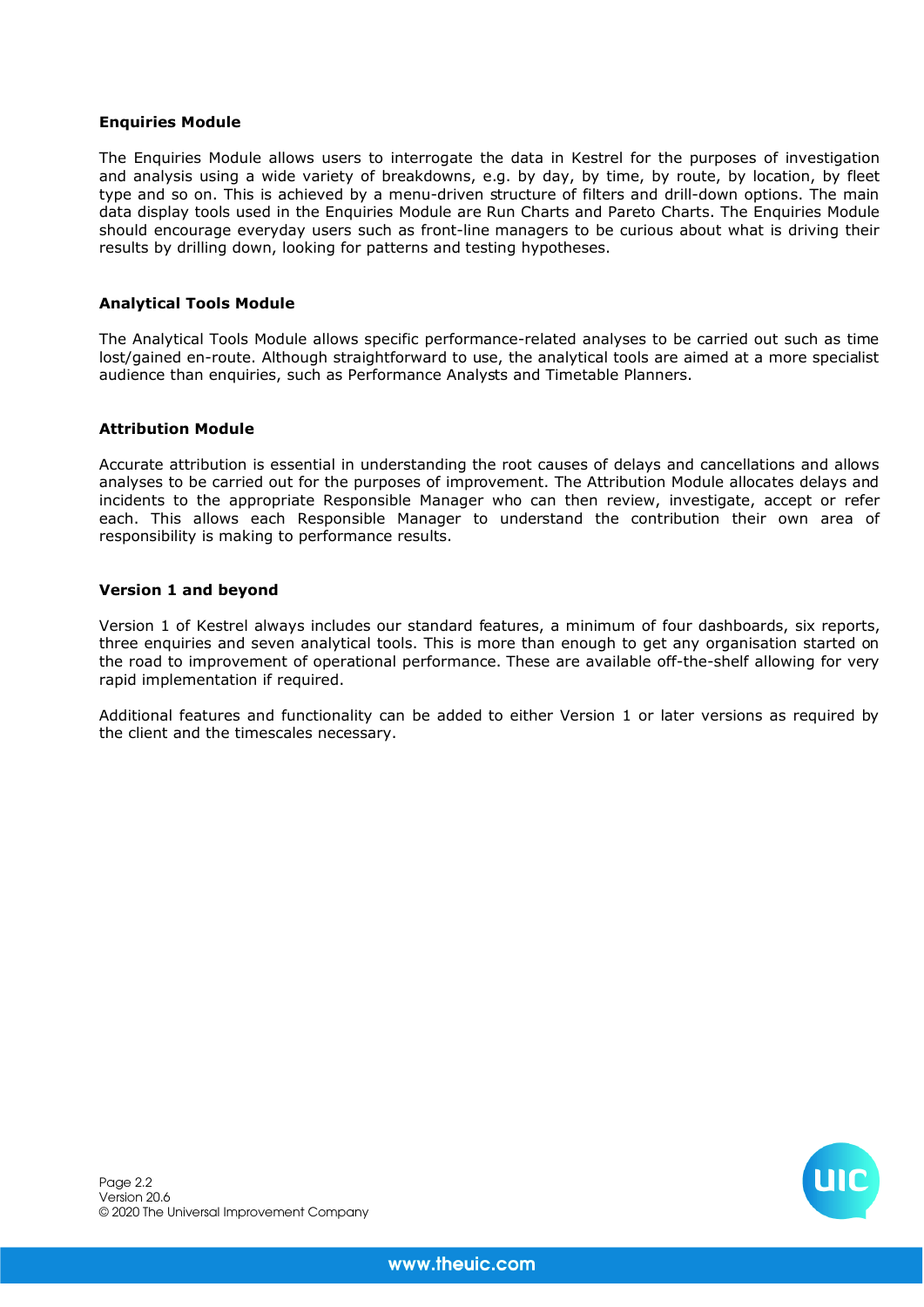# Kestrel Fact Sheet 3 Licence structure and inclusions

# **Purpose of the Fact Sheet**

To outline what is typically included in our service to Kestrel clients and how the Licence Fees are structured.

# **Licence Fee principles**

The factors in determining price are:

- $(1)$ Complexity of scope - initial and ongoing development
- $(2)$ Number and complexity of data sources
- $(3)$ Minimum Licence Term
- $(4)$ Whether or not Software as a Service is required
- $(5)$ Whether access is required by partner or multiple organisations

There are two components:

- $(1)$ Monthly Licence Fee - the shorter the Minimum Licence Term, the higher this is
- $(2)$ Initial Development Fee - the longer the Minimum Licence Term, the lower this is

We can adapt the proportion to suit a client's expenditure profile if required, i.e. increase the Initial Development Fee and reduce the Monthly Licence Fee to make best use of immediate capital expenditure or vice versa.

# **Fixed means fixed**

We offer a fixed Monthly Licence Fee with extensive inclusions so clients have budgetary certainty. We pride ourselves that, except where there has been a major change of scope, we never charge for any variations.

# **Typical inclusions in the Monthly Licence Fee**

- $(1)$ Scoping, development, testing, installation
- $(2)$ Licensing of the product
- $(3)$ An unlimited number of users, potentially from multiple organisations
- $(4)$ Full user support
- $(5)$ Provision of the full suite of standard Kestrel Dashboards, Reports, Enquiries and Analytical Tools including the ongoing addition of new and improved tools as a result of better practice from elsewhere
- $(6)$ Ongoing development beyond Version 1 as required
- Ongoing enhancements within the agreed scope of the system  $(7)$
- $(8)$ Changes required as a result of changes to your specifications and requirements (excluding major changes that require re-scoping of the system or exceed the support hours available)
- $(9)$ Regular meetings
- $(10)$ Improvements we at the UIC have identified through working with other clients
- $(11)$ Initial training for key users (Kestrel is designed for minimum training requirements)
- $(12)$ Reporting as required against SLAs and other key metrics



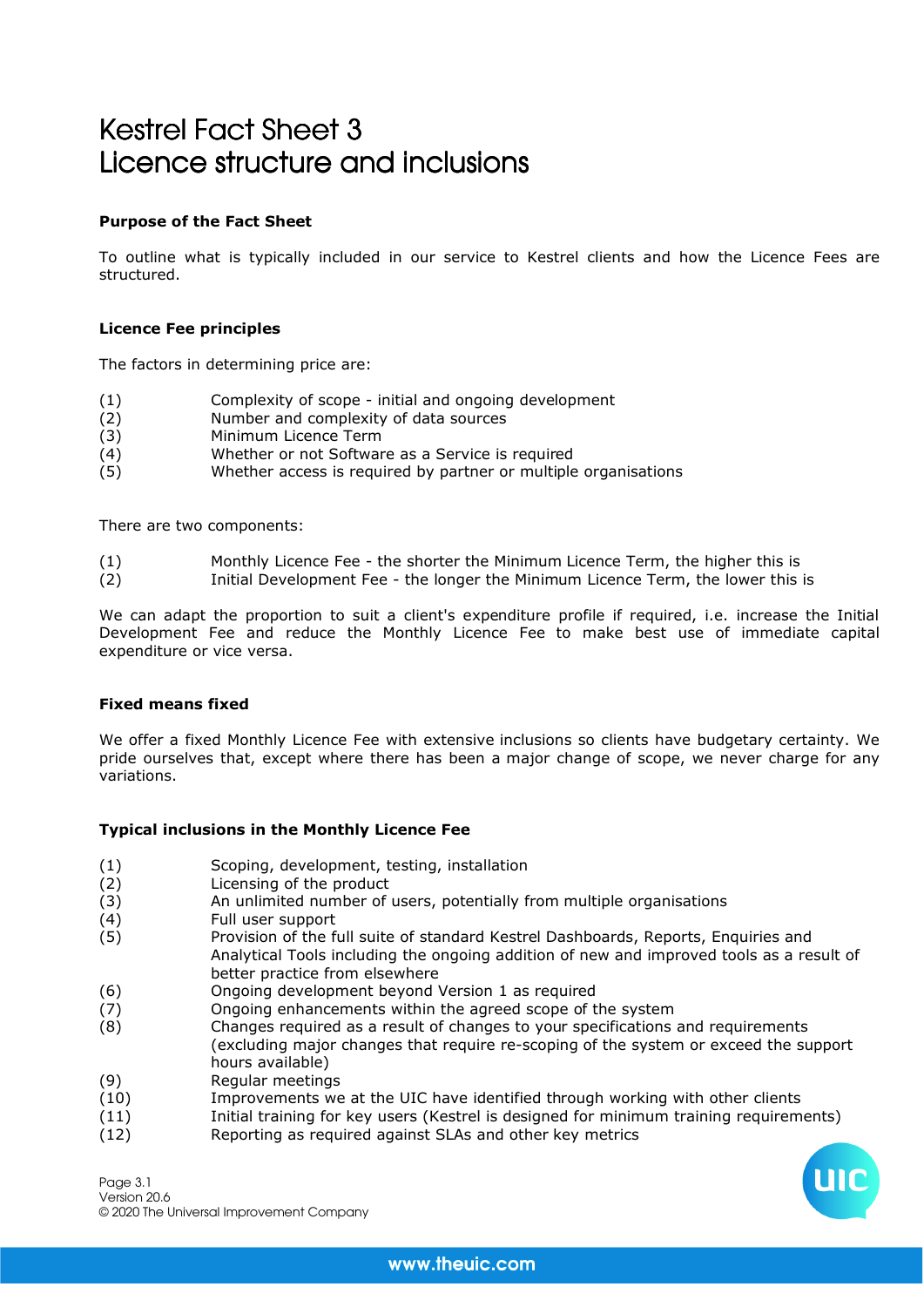# **Kestrel Fact Sheet 4** Case studies

# The purpose of this Fact Sheet

We have developed a number of very different versions of Kestrel for a variety of clients across different modes, operations and locations. Given Kestrel is custom built for each client, the nature of the functionality varies immensely. The purpose of this Fact Sheet is to give you some idea of the flexibility of Kestrel and spark ideas about what you might want your version to do.

We also asked colleagues what their favourite feature of each version is.

| <b>Client and brief description</b>                                                                                             | <b>Kestrel functionality</b>                                                                                                                                                                                                                                                                                                                                                                                                                                                                                                                                                                                                                                                       |
|---------------------------------------------------------------------------------------------------------------------------------|------------------------------------------------------------------------------------------------------------------------------------------------------------------------------------------------------------------------------------------------------------------------------------------------------------------------------------------------------------------------------------------------------------------------------------------------------------------------------------------------------------------------------------------------------------------------------------------------------------------------------------------------------------------------------------|
| <b>Caledonian Sleeper, Scotland</b><br>A franchised train operator providing overnight<br>services between Scotland and London. | Currently operator only version with joint access<br>planned for Delivery Partners, principally Alstom<br>and GBRf.<br>Given the unique nature of this franchise with<br>trains running overnight and therefore across 2<br>days and portion working - two departures<br>become five arrivals and vice versa, a customised<br>solution was required.                                                                                                                                                                                                                                                                                                                               |
|                                                                                                                                 | <b>Our favourite features</b><br>Azhar: This version of Kestrel incorporates service<br>quality functionality such as train cleanliness<br>which Caledonian Sleeper is required to report to<br>Transport Scotland.<br>Jon: This is a locomotive-hauled service requiring<br>frequent re-marshalling of coaching stock. We<br>have developed a Train Formation Configurator so<br>that people on the day are aware of what the<br>formation is and any changes to plan.<br>Rebecca: The Attribution module is always<br>popular when I demonstrate it for Australian<br>clients as it automates a lot of manual work, and<br>provides invaluable data for improvement<br>projects. |
| Docklands Light Railway, London                                                                                                 | Joint access by the operator and Transport for<br>London.                                                                                                                                                                                                                                                                                                                                                                                                                                                                                                                                                                                                                          |
| A fully automated, driverless system.                                                                                           | What makes this version of Kestrel unique is that<br>DLR operates an interval as opposed to a<br>timetable-based service.<br><b>Our favourite features</b><br>Richard: This is pure trivia but I like the fact that<br>this<br>version<br>incorporates<br>station<br>escalator<br>availability.<br>It was interesting<br>developing<br>Azhar:<br>the<br>functionality to measure service intervals rather<br>than the more usual actual versus timetable.                                                                                                                                                                                                                          |

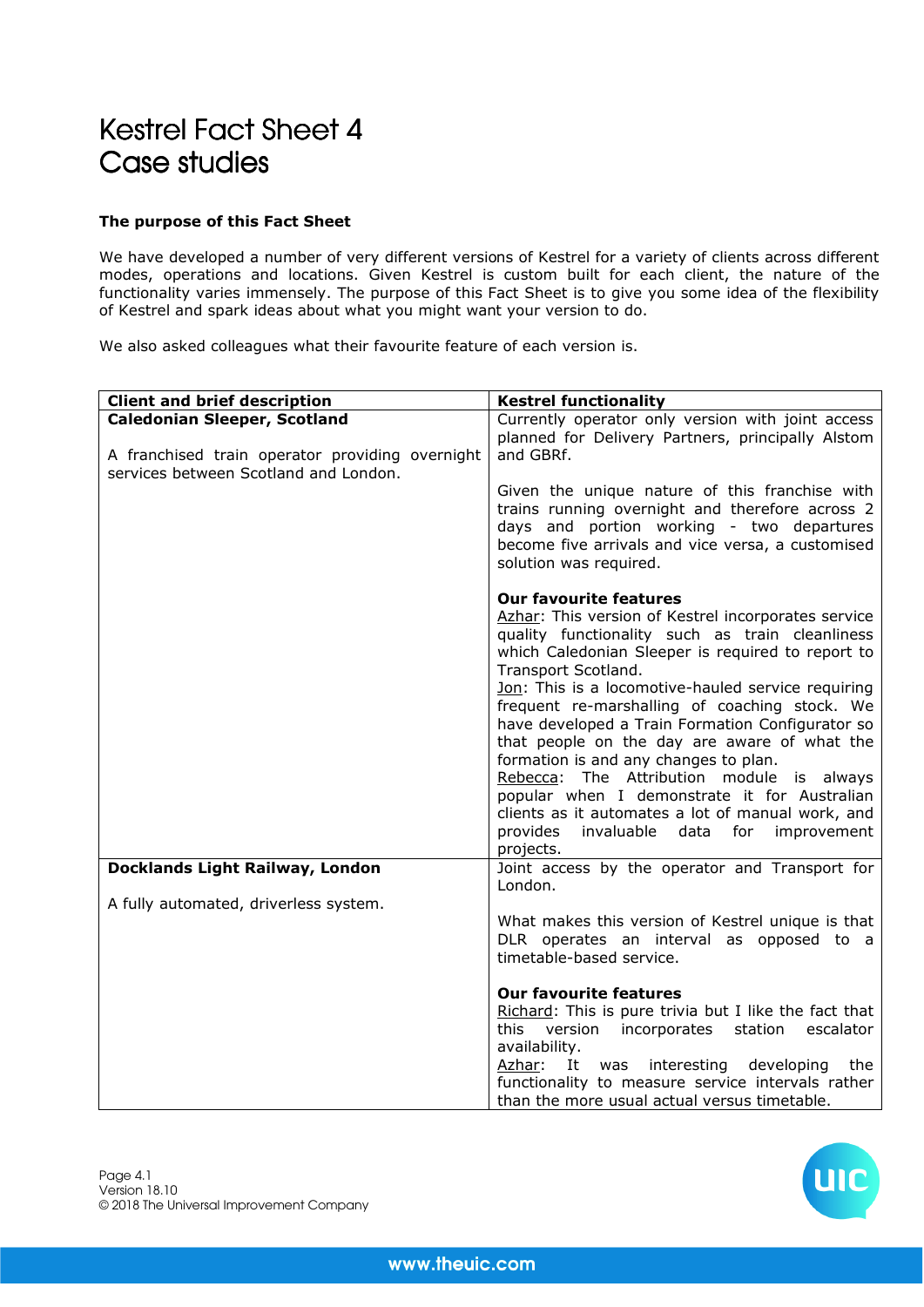| Northern, UK                                                                                                                 | Operator only version.                                                                                                                                                                                                                                                                                                                                                                                                                                                                                                |
|------------------------------------------------------------------------------------------------------------------------------|-----------------------------------------------------------------------------------------------------------------------------------------------------------------------------------------------------------------------------------------------------------------------------------------------------------------------------------------------------------------------------------------------------------------------------------------------------------------------------------------------------------------------|
| A franchised train operator in the North of<br>England.                                                                      | This version of Kestrel reports and analyses<br>capacity as opposed to performance, i.e. train<br>composition and number of seats.                                                                                                                                                                                                                                                                                                                                                                                    |
|                                                                                                                              | <b>Our favourite features</b><br>Azhar: We are currently developing a Fuel<br>Efficiency Module which is brand new to Kestrel.<br>Jon: This isn't about Kestrel itself but the<br>Northern franchise has been using this software<br>since 2007.<br>Richard: I like the fact that Northern not only<br>attribute causes of delays and cancellations but<br>also of mis-formations.<br>Rebecca: The number of seats available on<br>services is something I'd like to help implement<br>for clients here in Australia. |
| <b>ScotRail, Scotland</b>                                                                                                    | Operator only version.                                                                                                                                                                                                                                                                                                                                                                                                                                                                                                |
| Scotland's franchised train operator.                                                                                        | This version of Kestrel reports and analyses<br>capacity as opposed to performance, i.e. train<br>composition and number of seats. ScotRail has a<br>number of obligations to Transport Scotland which<br>Kestrel provides reporting for.                                                                                                                                                                                                                                                                             |
|                                                                                                                              | <b>Our favourite features</b><br>Azhar: ScotRail operates a very diverse fleet so it<br>was interesting developing the functionality to<br>enable this reporting.                                                                                                                                                                                                                                                                                                                                                     |
| TransLink, Queensland, Australia<br>TransLink is a Division of the Queensland<br>Government Department of Transport and Main | Multi-modal version incorporating heavy rail, ferry<br>and multiple bus operators. Operators are both<br>public and private sector.                                                                                                                                                                                                                                                                                                                                                                                   |
| Roads and is responsible for public transport<br>across the State.                                                           | Reports and analyses reliability and punctuality<br>the<br>different Operational<br>against<br>various<br>Performance Regimes in place with the operators.                                                                                                                                                                                                                                                                                                                                                            |
|                                                                                                                              | <b>Our favourite features</b><br>Darnis: The Histograms of arrivals and departures<br>the ferry Dashboards<br>are<br>particularly<br>in.<br>interesting.<br>Rebecca: The Top 20 Worst Performing Trains<br>combined with Specific Train Analysis provides an<br>easy way to knock off 'repeat offenders' and<br>improve performance.<br>Richard: Connectional Analysis between modes<br>allows sensible management of the customer<br>experience. There's no point running a bus on                                   |

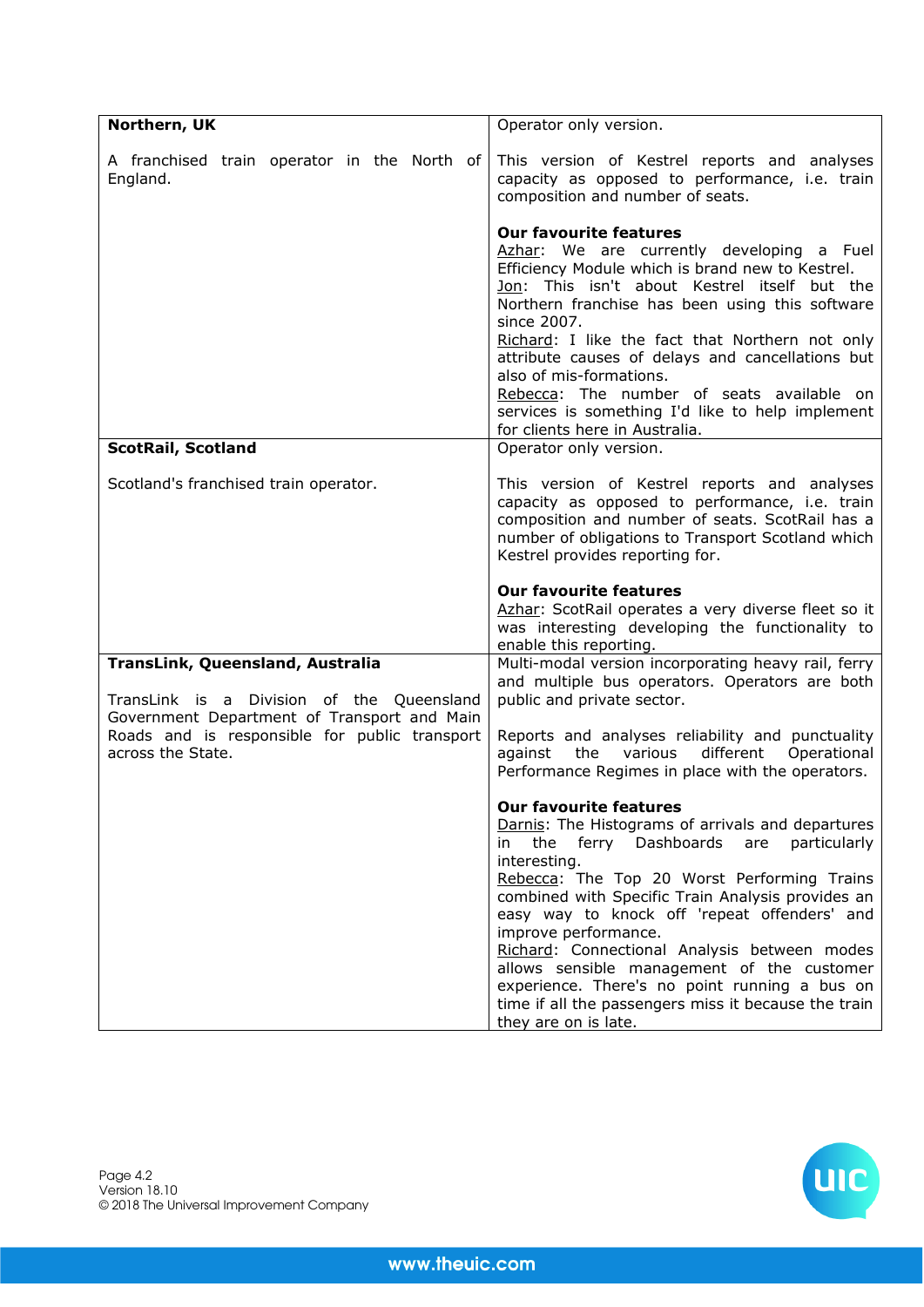| <b>Transport for London (Crossrail)</b>                                          | The key requirement for this version of Kestrel<br>above and beyond the usual functionality will be                                        |
|----------------------------------------------------------------------------------|--------------------------------------------------------------------------------------------------------------------------------------------|
| Crossrail will link services to the west and east of<br>London via a new tunnel. | to merge two completely different data sources -<br>traditional data from the existing network and<br>new data from the tunnel section.    |
|                                                                                  | <b>Our favourite features</b>                                                                                                              |
|                                                                                  | <u>Jon</u> : This provides us with the opportunity to see                                                                                  |
|                                                                                  | what new features can be developed as a result of                                                                                          |
|                                                                                  | a completely different data source.                                                                                                        |
| Yarra Trams, Melbourne, Australia                                                | Operator only version.                                                                                                                     |
| Yarra Trams operates the world's largest tram<br>network from eight depots.      | Reports and analyses reliability and punctuality<br>against the Operational Performance Regime in<br>place with Public Transport Victoria. |
|                                                                                  | <b>Our favourite features</b>                                                                                                              |
|                                                                                  | Rebecca: Yarra Trams won a 7 year franchise                                                                                                |
|                                                                                  | in 2017 and it was particularly<br>extension                                                                                               |
|                                                                                  | rewarding developing new functionality for the<br>Enhanced Operational Performance Regime.                                                 |
|                                                                                  |                                                                                                                                            |

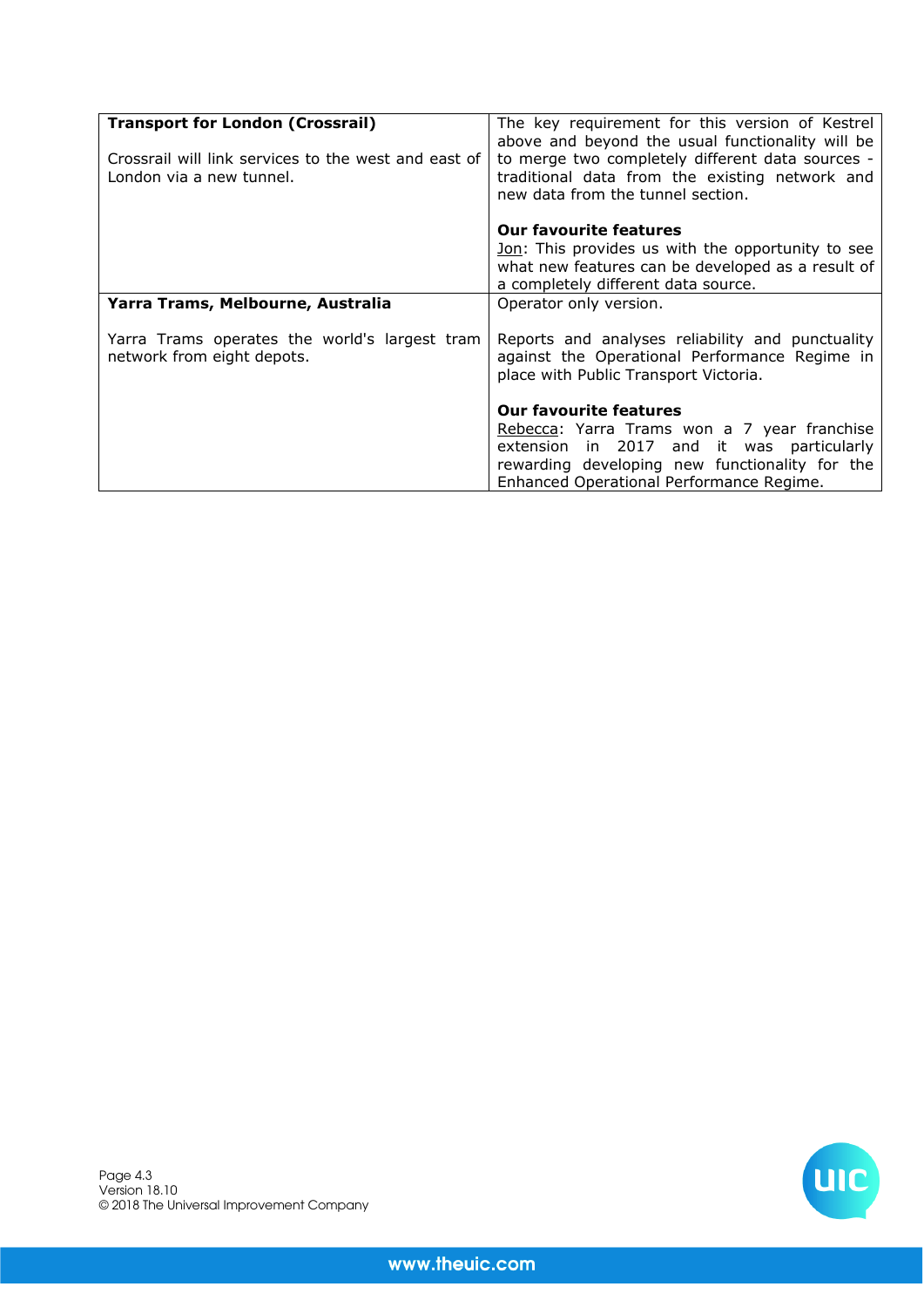# **Kestrel Fact Sheet 5 Technical Summary**

#### $\mathbf{1}$ . **Purpose of this Fact Sheet**

The purpose of this Fact Sheet is to provide technical information regarding the implementation and operation of Kestrel. It contains information for IT people so they can determine how best to prepare for installation and ensure that all hardware, software and interfaces are appropriately specified and configured to give end-users of the system an acceptable level of service, and to ensure that the UIC is able to install and maintain the system.

This document provides high-level design and configuration details along with hardware and software requirements.

#### $2.$ **Design and development principles**

#### $2.1$ System development methodology

Our aim is to deliver a working version of Kestrel in the fastest possible time that can be put to use immediately and progressively enhanced to provide a wider range of functionality.

Version 1 includes many standard features, in particular Dashboards, Reports, Enguiries and Analytical Tools (see Kestrel Fact Sheet 2). We also prioritise any critical functionality required by the client.

#### $2.2$ A look back over previous versions

The science of improving operational performance remains the same as it was when the UIC was established in 1992. Technology and the ability to gather and analyse data however has transformed.

The predecessors of today's Kestrel began in DOS. More recently we have used Oracle and then migrated to SQL. In-house hosting used to be the norm and it is now becoming the exception. Kestrel began life as a Winforms application and now, we have recently moved to an ASP.Net Core MVC web application.

Our policy is to adopt new technology, not as it becomes available, but as soon as it is proven to be reliable and we are certain that we are competent. We don't use our clients for experiments. Once we are sure new technology and software works we will migrate our existing clients on to it as part of our ongoing service to them.

#### $2.3$ **Current system language**

We have recently upgraded our platform to ASP.Net Core MVC using C#. We use Razor pages to display content.

To minimise the requirement for client software installation and maintenance, Kestrel uses ASP.Net and Internet Information Services (IIS) to deliver content to client browsers. Chrome and Internet Explorer/Edge are the recommended browsers, however Kestrel can be optimised to work on any browser. This method lends itself to frequent incremental version deployment.

A Kestrel Service will run continuously in the background which processes scheduled tasks such as importing files, sending out scheduled reports and other routine processes.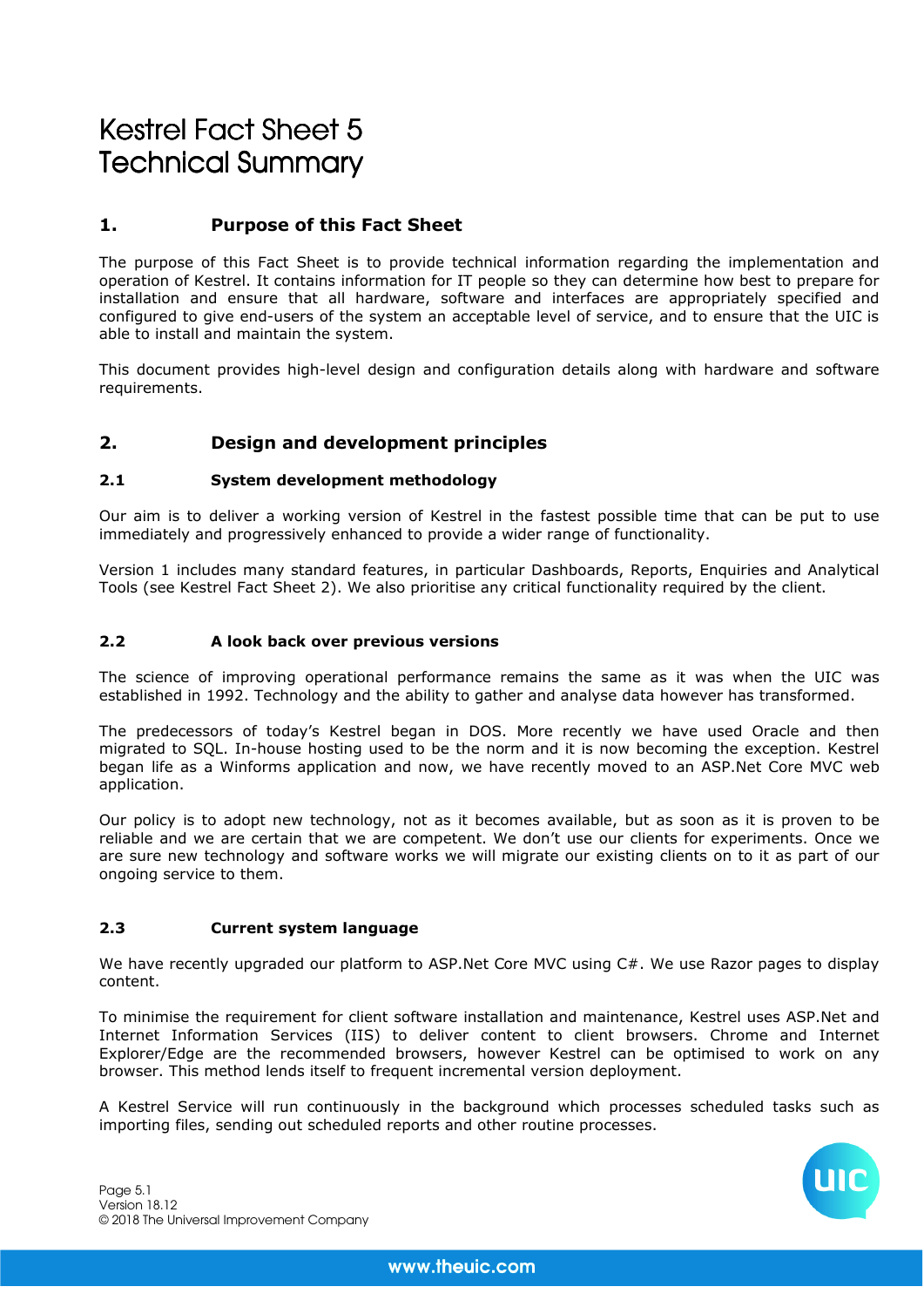#### $2.4$ **Access**

Kestrel is optimised for accessibility, and is mobile ready so that users can access the product away from the office.

Kestrel can be modified to use a number of authentication processes, including Single Sign-on and Active Directory.

#### $2.5$ **Modularisation and versioning**

Kestrel comprises a number of modules that can be included, excluded or customised according to the client's requirements. The primary 'workhorse' modules are Dashboards, Reports, Enquiries, Analytical Tools and Attribution.

We implement new features incrementally rather than through a series of major releases. The advantage of this approach is that clients do not have to wait for the next major version to be completed before requested features are incorporated into Kestrel. This will be done, in liaison with the client to an agreed priority order. We have been working in this way for many years so have a robust testing and migration process that can be integrated into a client's Change Advisory Board (CAB) process (or similar).

These new features are delivered as an inclusion in the Monthly License Fee.

#### $\overline{\mathbf{3}}$ . **System architecture**



**Active Directory** 

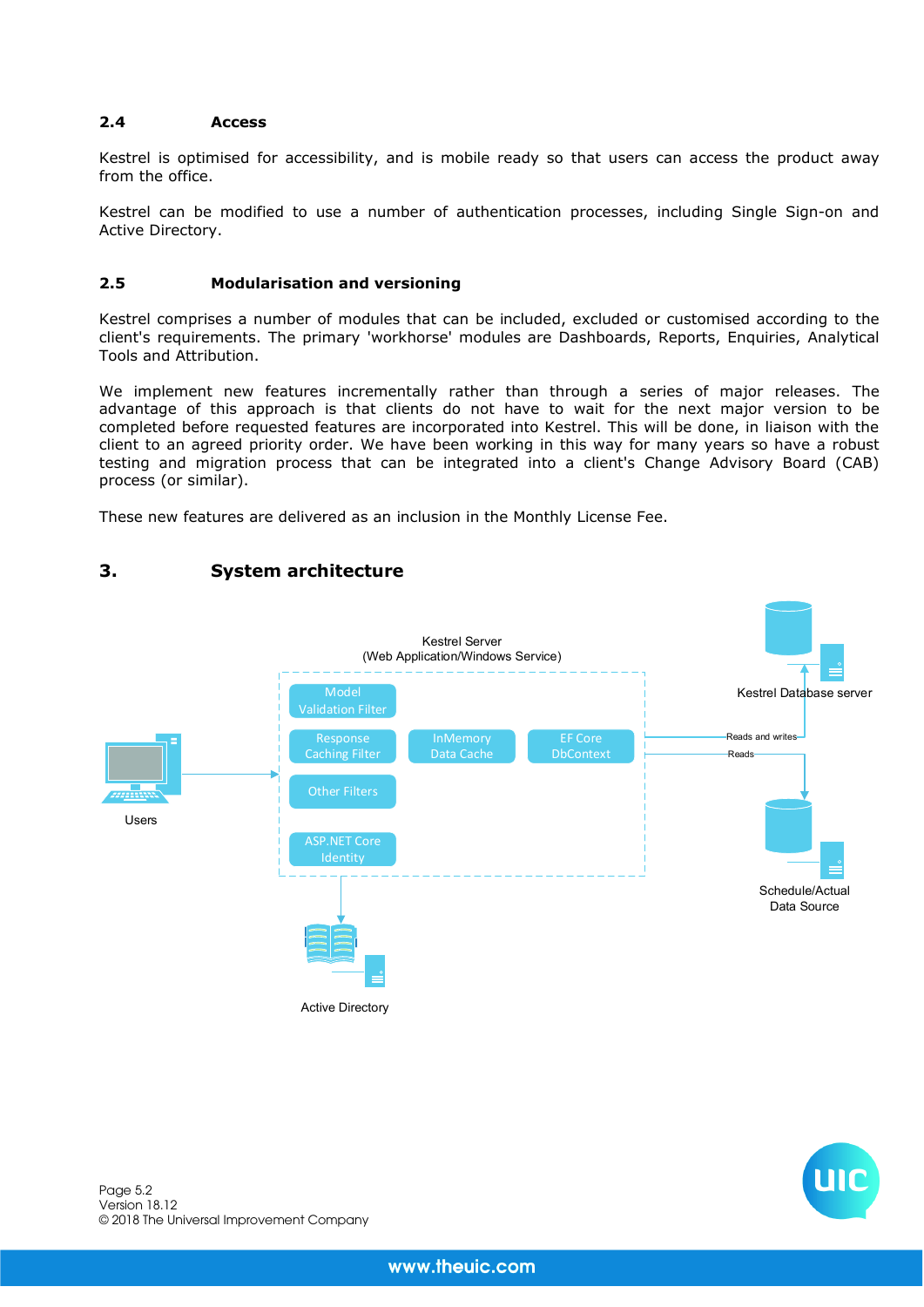#### 4. Server configuration, hardware and software requirements

#### $4.1$ **Option 1 - Software as a Service**

Our recommendation is to take advantage of our ability to provide Kestrel as Software as a Service (SaaS). We can host the product and take care of maintenance and upgrades with minimal interruption to users. In Australia our software is hosted by Rackspace at their Sydney Data Centre. We chose Rackspace as a provider in 2016 following an extensive evaluation process and trials with a number of providers. In the UK our software is hosted by both UK Servers and Extraordinary Managed Services. This allows us an extra level of resilience should there be any serious failure. It is worth noting that we have had no outages in either Australia or the UK since introducing our hosted solution.

#### $4.2$ **Option 2 - Client server**

A number of our clients still prefer to host Kestrel on their own infrastructure and we have extensive experience in a wide variety of environments. Our recommendations are as follows:

- 16-core processor, 2GHz or greater (more/faster is better)  $(1)$
- $(2)$ 64GB RAM or above
- $(3)$ 1TB SSD in an appropriate RAID configuration (e.g. 200GB for C:\ for OS and Kestrel application and service, and 800GB for database and file storage)

It is usual that the Kestrel Web Application and Windows Service sit on the same server with the database on a separate one, although this is not an absolute requirement.

We strongly recommend that Kestrel is not run on a virtual machine as this introduces the risk of performance degradation due to interference from other applications outside of our control. In particular Kestrel has peaks of processing workload, the most notable being imports following close of service and generation of daily reports which are often time sensitive.

Therefore we recommend a dedicated pair of servers as the solution.

We also recommend the use of at least three hard drives, one each for:

- $(1)$ C drive (which may also contain the web application, or it may be on an additional drive)
- $(2)$ SOL Data file (\*.mdf)
- $(3)$ SQL Log file (\*.ldf)
- $4.3$ **Recommended software specification**
- Operating System: Microsoft Windows Server 2012 R2 or later  $(1)$
- Microsoft IIS Version 7.5 or later  $(2)$
- $(3)$ Microsoft .NET Core 2.1 or later
- Microsoft SQL Server 2014 Enterprise or later  $(4)$
- $(5)$ MS Office readers on the web server

#### $4.4$ **Configuration settings**

No customised configuration settings are necessary during the installation of the required software. Standard installations are sufficient.

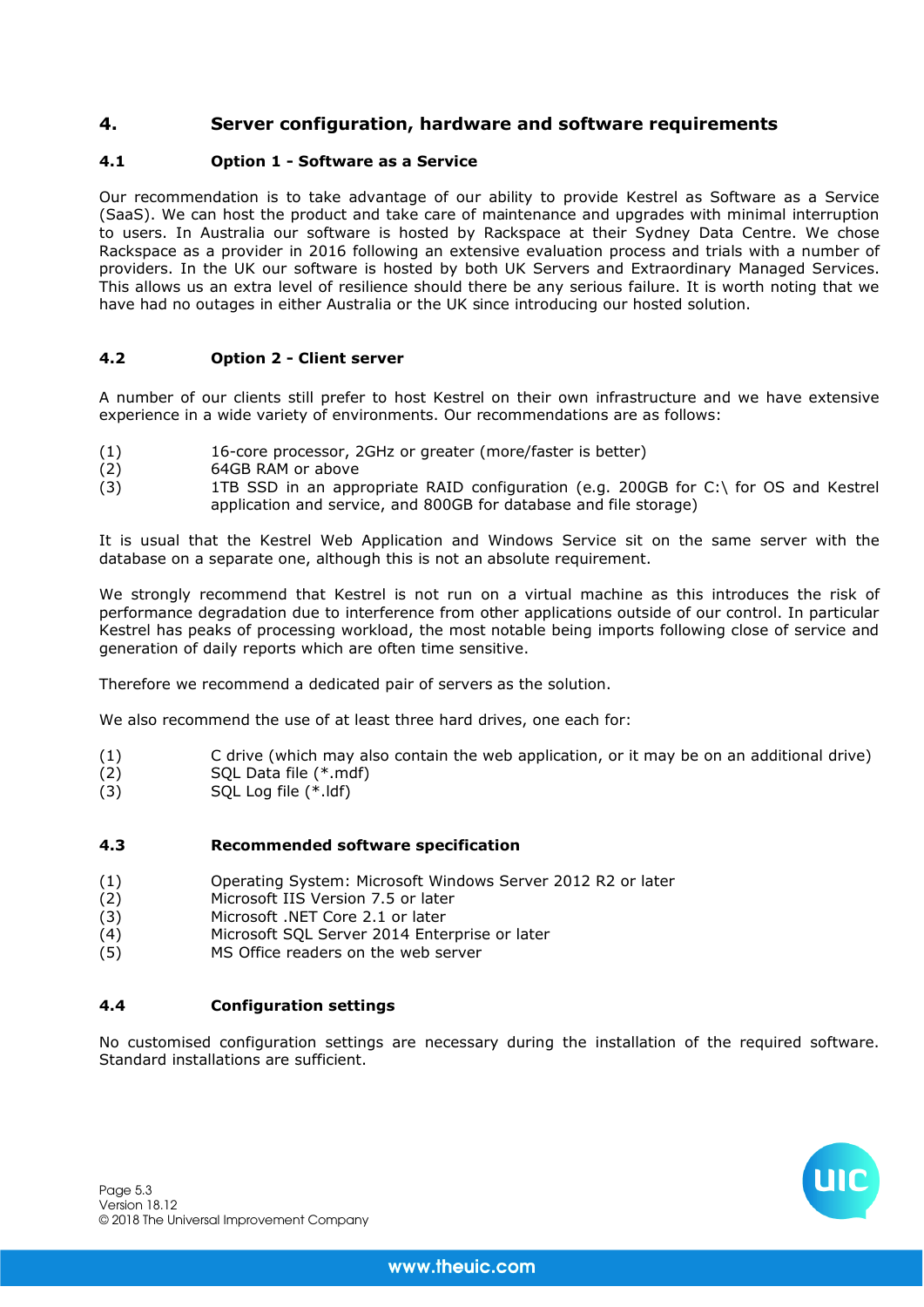#### $4.5$ **Back-up and recovery**

With SaaS, back-up and recovery is carried out by our hosting provider and we produce a Disaster Recovery Procedure, customised for each client.

For in-house hosting, responsibility for back-up and recovery of the server and database rests with the client (with our assistance as required).

#### $5<sub>1</sub>$ Data storage

The primary data storage for Kestrel is a single database.

Kestrel can import data from a variety of sources. If data is placed in a file location to which Kestrel is granted access, Kestrel can consume it and then delete the files regularly. Kestrel can also connect directly to other databases to import data.

Temporary files are stored in a file location of the client's choosing and Kestrel is able to manage and delete these. Examples of temporary files produced by Kestrel include MS Word, MS Excel or Acrobat documents, typically reports, charts or data tables.

#### 6. Number of users and peak load

There is no limit to the number of users and this is defined in the Licence Agreement.

The typical number of users logged-in at any one time is dependent on the size of the organisation and how embedded the use of Kestrel has become but is rarely above 40.

#### $\overline{7}$ . **Interfaces with other systems**

Kestrel will rely upon output from other systems within the client's network (or externally).

The web server and database server must be exclusively used by Kestrel to avoid interference by other users and programs.

Kestrel can not be used as a Data Warehouse, but we are able to export the data in Kestrel to the Data Warehouse of the client's choosing.

Here are some examples of existing interfaces:

- **Active Directory**  $(1)$
- $(2)$ AVM (Automatic Vehicle Monitoring)
- $(3)$ **Business Objects**
- $(4)$ Cubic (Go Card)
- $(5)$ Flat file imports and exports (CSV, XLS)
- $(6)$ Genius
- $(7)$ **HASTUS**
- $(8)$ Maximo
- $(9)$ ODM (Operational Decision Making - IBM)
- $(10)$ **SAP**
- **SOL Server databases**  $(11)$
- Tableau  $(12)$
- **TRUST**  $(13)$
- $(14)$ ViziRail  $(15)$ VoyagerPlan
- Page 5.4 Version 18.12 © 2018 The Universal Improvement Company

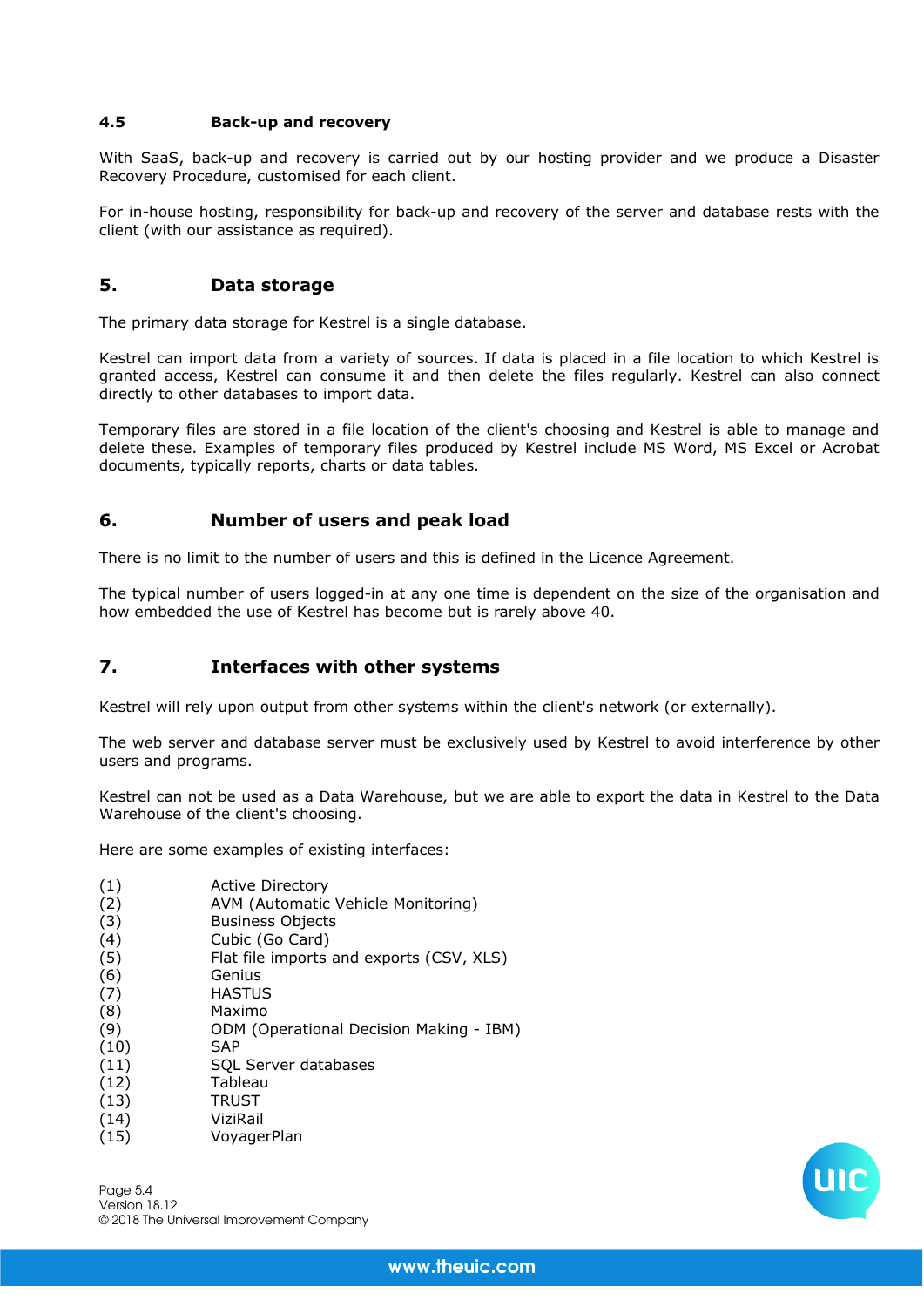#### 8. **Installation and updates**

#### $8.1$ **Client server - Installation and update process**

We are able to remotely install and update Kestrel using the following steps:

- Create Kestrel application directories  $(1)$
- $(2)$ Copy compiled code and webpages into the directories
- Modify web config with correct SQL Server connection string and access methods  $(3)$
- Create website in IIS for Kestrel application  $(4)$
- $(5)$ Configure application pool identity and website
- Test application is up-and-running and can connect to the database  $(6)$

The client will need to create service accounts for Kestrel to use prior to installation. These accounts will be used to access the database and Active Directory, and to run the IIS application pool and windows services.

The above arrangement is our preferred option by far as we have complete control and it minimises workload for the client. However as an alternative we can provide installation packages for your inhouse people to install.

#### $8.2$ **Client server - UIC access**

We prefer remote administrative access to the Kestrel server in order to install new and updated modules and to perform routine maintenance. We will need to connect to the server's standard Windows GUI with sufficient privileges to carry out these tasks.

#### $8.3$ **SaaS**

If SaaS is a client's chosen solution, we will perform installations and updates at a time convenient for the client.

#### 9. **User access**

#### **List of users**  $9.1$

The list of users able to access Kestrel is ideally controlled by the client via their Active Directory, to which Kestrel is integrated for authentication purposes.

At a minimum, there needs to be an ordinary user profile plus an Admin user profile set up for Kestrel to work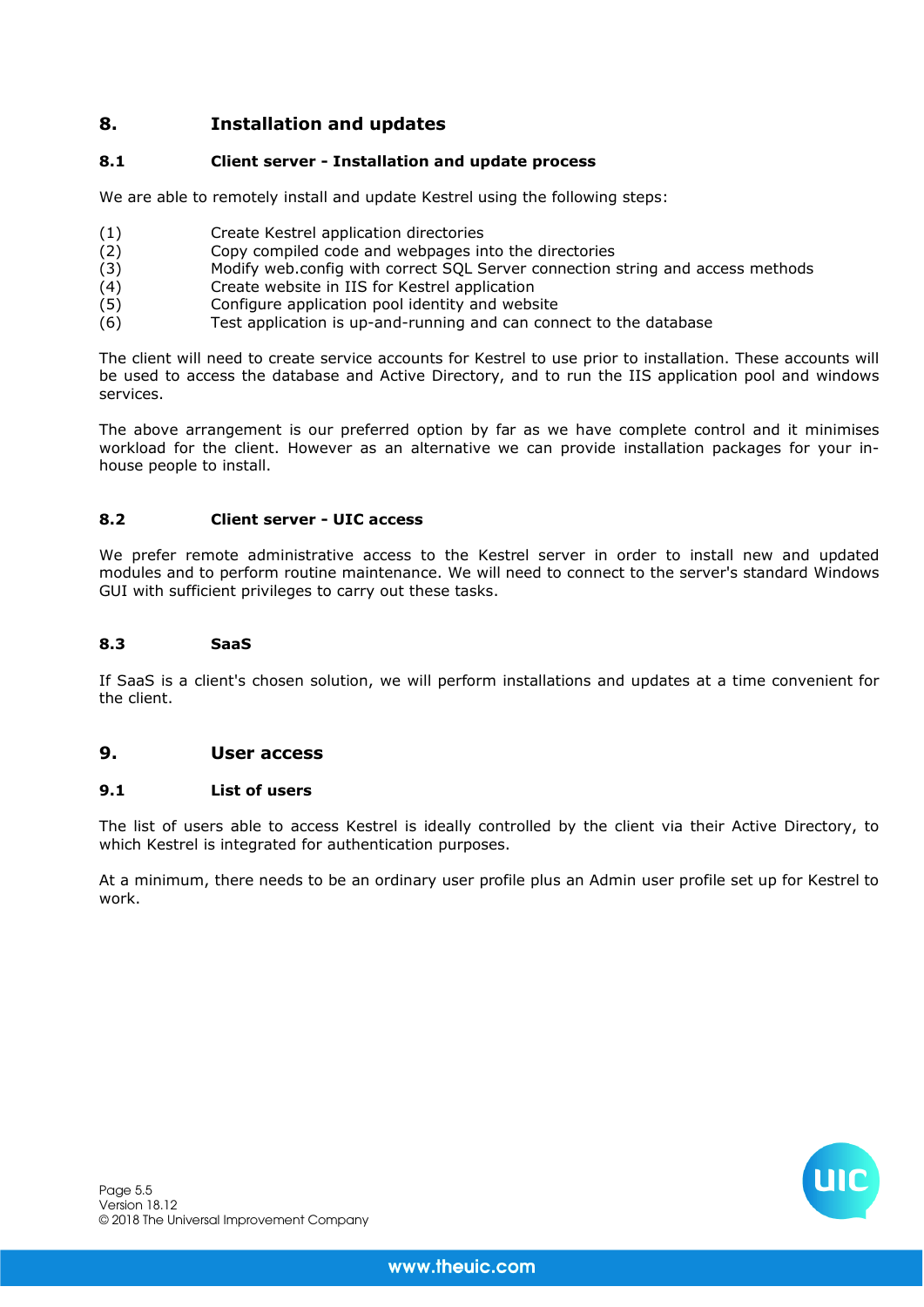#### $9.2$ **User access**

Client computers on the same network as the server will require Chrome, Internet Explorer version 9.0 or later or a compatible browser.

Computers that are not on the same network as the Kestrel server will need similar access via a browser or remote desktop connection. The client determines the appropriate method of access.

Older versions of Kestrel are progressively being optimised for mobile phone access. New versions will have this from the outset.

Provision may need to be made to allow access for external users (e.g. partner organisations). The client determines how best to accomplish this.

#### $9.3$ User operating environment requirements

- Windows XP or later  $(1)$
- Internet Explorer 9 or above, or Chrome 38 or above (or other compatible browsers)  $(2)$
- $(3)$ Microsoft Office 2003 or later (to open Kestrel-generated documents in Word or Excel)
- $(4)$ PDF reading software (to open Kestrel-generated documents in PDF format)
- $(5)$ Access to the server via the internet/VPN

#### 10. **Security and reliability**

#### $10.1$ Server/database security

Responsibility for security of the Kestrel server and database lies with the client, or with the UIC if SaaS is chosen.

The database is located within the client's network, and will only be accessed directly from the Kestrel application. Aside from Kestrel user names and passwords, which are encrypted, no sensitive data is held in the database. Encryption of other data may be introduced later if and when the need arises.

In order for an individual to access Kestrel, they must either have access to the server directly, or to the Kestrel application via a web browser. Access to Kestrel via a web browser requires either Active Directory authentication, or a Kestrel login account which can be created in the Admin Module of Kestrel. Kestrel login accounts must only be created for and given to individuals who should have access to Kestrel and only with the correct privileges. Access to the server itself must be restricted to authorised personnel, including the UIC, for maintenance and installation purposes.

The data and log files of the database should be placed in separate drives.

#### 10.2 **Regular monitoring**

It is recommended that the Windows Service that Kestrel uses be continually monitored to ensure it is always running. The log-in page is suitable to use as a test page for monitoring.

This monitoring is the responsibility of client unless SaaS has been chosen.

#### $10.3$ **Uptime**

It is usual for Kestrel to achieve 100% uptime apart from the occasional planned outage for updates.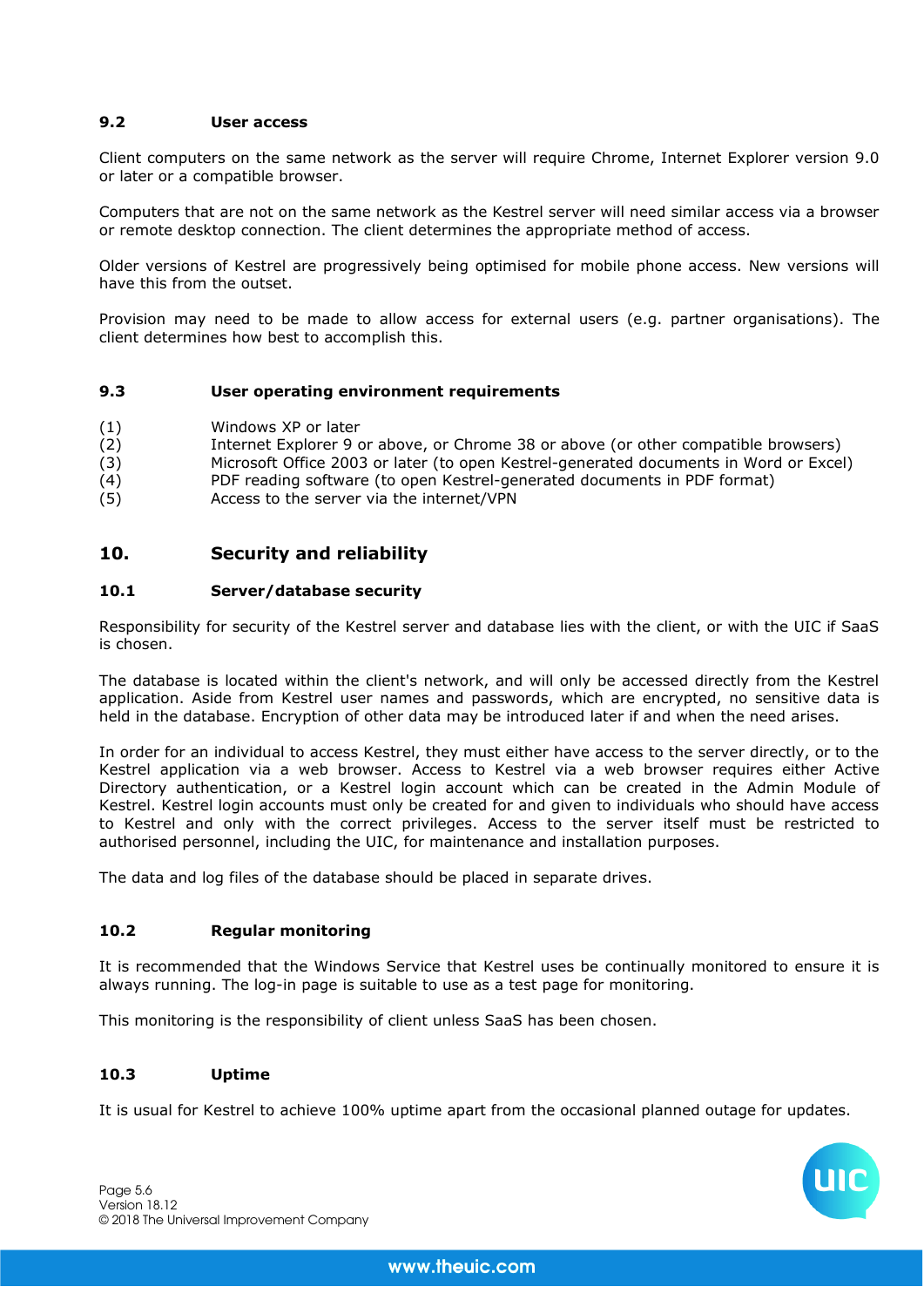#### $11.$ **Support and maintenance**

Our service to you includes:

- Regular performance tuning to the Kestrel database, e.g. re-indexing  $(1)$
- $(2)$ Creating database backups for escrow
- $(3)$ Installing Kestrel web application and Kestrel Windows Service
- $(4)$ Deploying updates to the Kestrel web application, Windows Service and database
- $(5)$ Investigating bugs and providing fixes
- $(6)$ Assisting with cleaning up the Kestrel server by deleting old files

For in-house servers, the client is responsible for monitoring server performance, repairing issues caused by other users on the server, software updates, Windows updates, creation and maintenance of database user accounts, creation and maintenance of Active Directory user accounts, virus and firewall protection, mail server troubleshooting, monitoring of disk space, or hardware maintenance.

Should a restart be required, we will work with the client to restart the Kestrel Windows Service and the SOL Server.

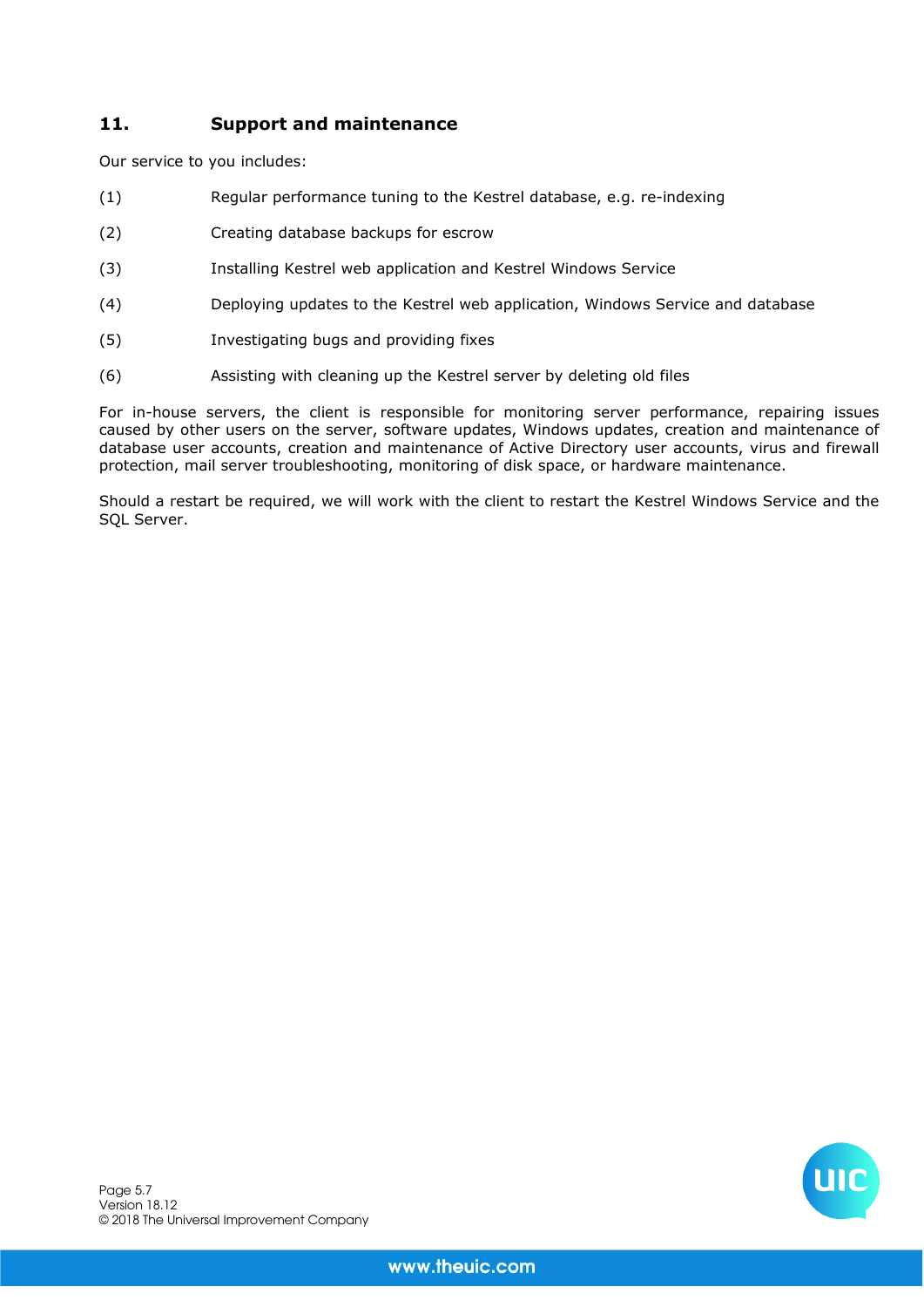# Kestrel Fact Sheet 6 Frequently asked questions

# **Purpose of the Fact Sheet**

There are some questions we are asked frequently - so they must be important to our clients. Therefore we decided to document our model answers. We are always happy to visit existing and potential clients to explore these or other questions you might have.

# Do you have any examples of where Kestrel is in use elsewhere?

See Kestrel Fact Sheet 4.

# What problems or issues have your other clients encountered when implementing Kestrel?

These can be many and varied but there are some common themes. See Kestrel Fact Sheet 7.

# Wouldn't we be better off using a larger supplier?

The reasons for asking this question are normally driven by two concerns - the risk of a small business going bust and the frequently held opinion that large suppliers know more. We'll take each of these in turn.

The UIC has been in business in the UK since 1992 and Australia since 1999. We have survived major clients going bankrupt and defaulting on their debts, wild swings in currencies, the Global Financial Crisis, changes of government policy, colleagues leaving and a whole lot more. That's because, as an organisational improvement consultancy, we practice what we preach. We strategise, plan and have contingencies in place. If the worst ever did happen, we always place your software in Escrow and have processes in place for regular back-up of your data.

As a small business, we don't have the problems of a large silo-ed supplier. We don't split our activities between sales, development and support. Our clients know the people who develop their systems, support them and give advice. Additionally our Systems Consultants, as well as being experienced in all stages of software design, development, testing and support, are also specialists in operational performance improvement - so we have a deep understanding of, not only the software, but operations and how to improve reliability and punctuality.

We also pride ourselves on our long-term relationships with our clients (both individuals and organisations), some of which go back many years. Because we are small we have time to get to know you and for you to get to know us.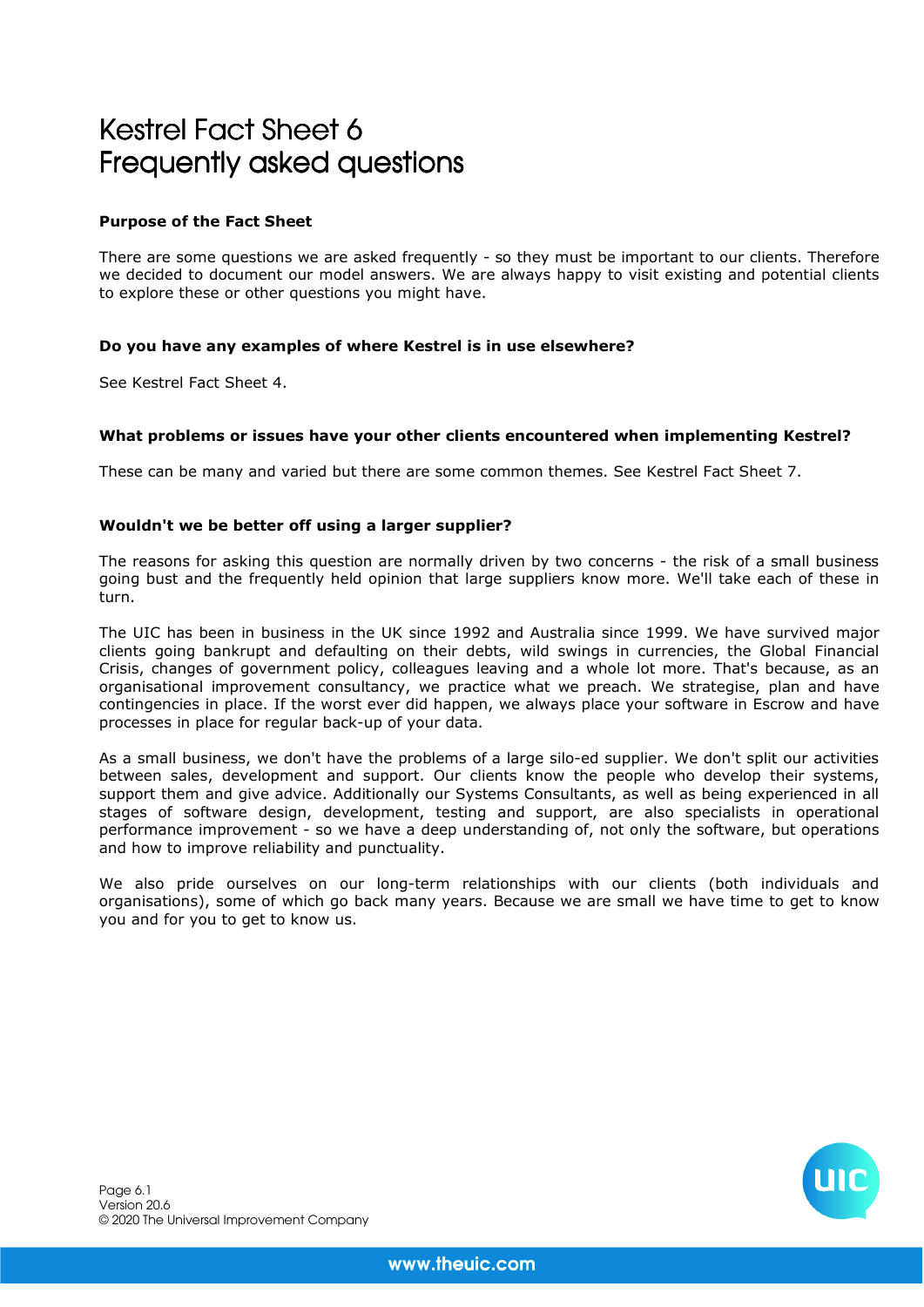# Wouldn't we be better off developing something in-house?

It is not unusual to hear this said by a prospective client. Philosophically the UIC leans towards insourcing rather than outsourcing - our approach to training internal Facilitators rather than generating more work for ourselves is an example of this.

Our experience however tells us that:

- Most IT departments have great technical skills but little or no knowledge of operations. performance regimes or improvement - and also an IT career path tends to be in IT in different industries rather than just transport. This means that the Performance Team has to spend a lot of time explaining their requirements. This takes time and is an iterative process - requiring even more time. We know what we are doing in all of these areas and will just get on with it. Version 1 of Kestrel comes complete with numerous tried-and-tested Reports, Analytical Tools and Enquiries so, even if you don't know what you want, you will have something to use while you get going.
	- Until fairly recently organisations that built their own solutions mainly used Excel and Access. We know because one client turned off more than 500 separate databases when they switched on Kestrel. Currently the trend is to use generic Business Intelligence software. The two disadvantages of this are:

(1) Many of the people you want to be using the system, in particular Front-line Managers, don't have the necessary data skills to tease information out of the data. Kestrel is easy and intuitive to use.

(2) The knowledge of how the solution is set up tends to rest in the brain of the one person that wrote it. We have seen entire cottage industries of spreadsheets and reports fall over following the departure, promotion or sickness of one or two key individuals.

### Do you add new functionality to Kestrel yourselves?

Yes, if we come up with a new idea for one client and it works, we will (providing we aren't sharing any confidential information or intellectual property) add it to your version of Kestrel as well.

### How can you achieve your promised delivery schedules - they seem very tight?

Put simply, we know what we are doing because we've done this many times before. Our timescales include testing and installation to a test environment (but not User Acceptance Testing as that is outside of our direct control). We also make the client aware of common issues that might cause a delay so that they can take steps to mitigate against them.

### What is your support offer?

See Kestrel Fact Sheet 3.

### Can you provide Software as a Service?

Yes, we can and have good experience of this. In Australia we use Rackspace who have a data centre in Sydney. In the UK we use both UK Servers and Extraordinary Managed Services. All our hosting suppliers are ISO27001 compliant.

Alternatively we can install Kestrel on your infrastructure if you prefer.

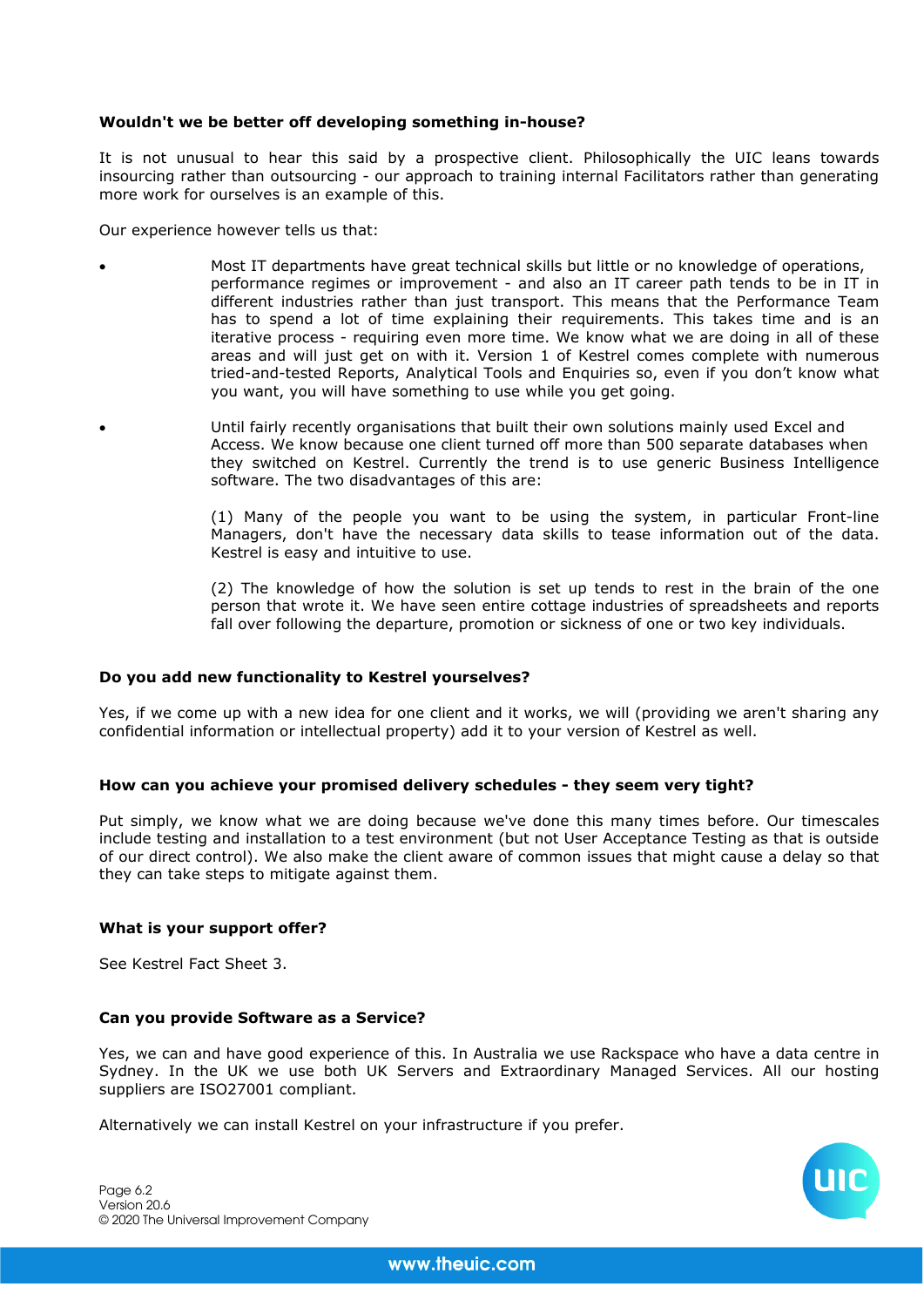## Do you really not charge for variations? Are there any exceptions?

No we don't. This is because in previous existences UIC colleagues have sat on the other side of the table and been stung by their suppliers. And we didn't like it. We believe that our clients should have certainty of costs and, as a supplier, we should know what we're doing.

But there are exceptions. If a client specifically requests some new functionality that is outside the scope of Kestrel or the support services we provide, we will provide a quote for the enhancement. This can be by one-off fee or increase to the Monthly Licence Fee going forward - it's the clients choice as to which they prefer, we can quote for either or both.

A good example of this is Kestrel for Northern. We developed a Fuel Efficiency Module which was new functionality well outside of existing scope and the client opted to pay a one-off fee.

## What are your typical SLAs?

We have a standard Kestrel Licence Agreement which contains all the SLAs you would expect for a system like Kestrel. We are happy to review your SLA requirements should you have organisational standards. We are happy to report against SLAs monthly if you require this.

## What platform and software does Kestrel use and how do you keep up-to-date?

See Kestrel Fact Sheet 5.

## Do we have access to the data in Kestrel?

The data is yours. While we do not endorse Kestrel being used as a Data Warehouse, we are able to provide extracts or exports of all or any data at a frequency and date range to be determined by you, to the Data Warehouse or location of your choice.

# How do you mitigate typical IT risks?

We have addressed some specific risks in Kestrel Fact Sheet 7.

# Can Kestrel be accessed by mobile phone or tablet?

Yes, as long as your own IT protocols allow it. Kestrel can be optimised to run on any device, as it is now developed in ASP.Net Core which is device agnostic. We make sure Kestrel is mobile-ready during development.

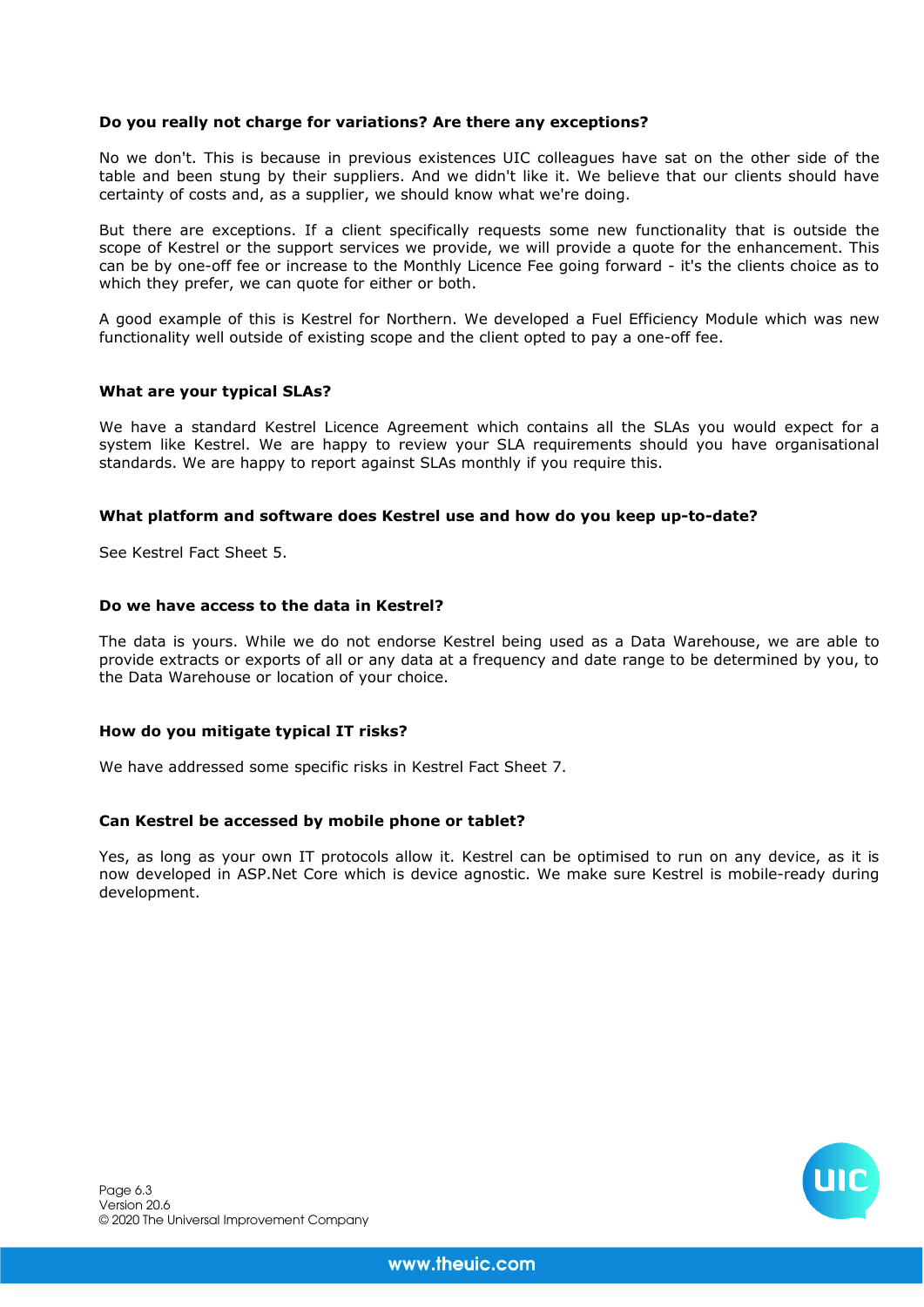# Kestrel Fact Sheet 7 **Typical risks and issues**

# **Purpose of this Fact Sheet**

Ultimately the implementation of Kestrel always goes well but over the years we have encountered some occasional and some frequently occurring issues. The purpose of this Fact Sheet is to list these so that existing and potential clients can evaluate whether or not they are likely to encounter them and seek our advice where appropriate. None of these are a disaster but some can certainly cause problems and delays.

The risks and issues can be grouped into the following themes:

- Organisational
- Approach to improvement
- Technical  $\bullet$
- Procurement

# **Organisational**

- $(1)$ Lack of understanding about any or all of the following at a senior, middle and/or junior level in the organisation:
	- Why operational performance is important  $(a)$
	- (it is the number one driver of customer satisfaction)
	- What the real levels of operational performance are  $(b)$ 
		- (as experienced by the customer)
	- $(c)$ Whether things are getting better or worse
	- $(d)$ The main causes of delays and cancellations
- $(2)$ More interest in meeting the target than understanding any of the above and improving as a result
- $(3)$ Over-simplistic and uninformative Dashboards
- $(4)$ Overly complicated visualisations that are impossible to interpret
- $(5)$ A lack of appropriate improvement skills across the organisation
- $(6)$ Endless amounts of data, no useful management information

# **Approach to improvement**

- No Performance Manager or Performance Team  $(1)$ (or they are present but in name only and busy doing other things) There are a number of must-have roles if you're serious about improvement
- $(2)$ No Performance Improvement Process i.e. no process for identifying and steering performance improvement projects
- $(3)$ A preference for tables and clever graphs over the four tried-and-tested data display tools (we've deliberately not said what the four are)
- $(4)$ Inability to analyse resulting in not knowing what the data is telling you

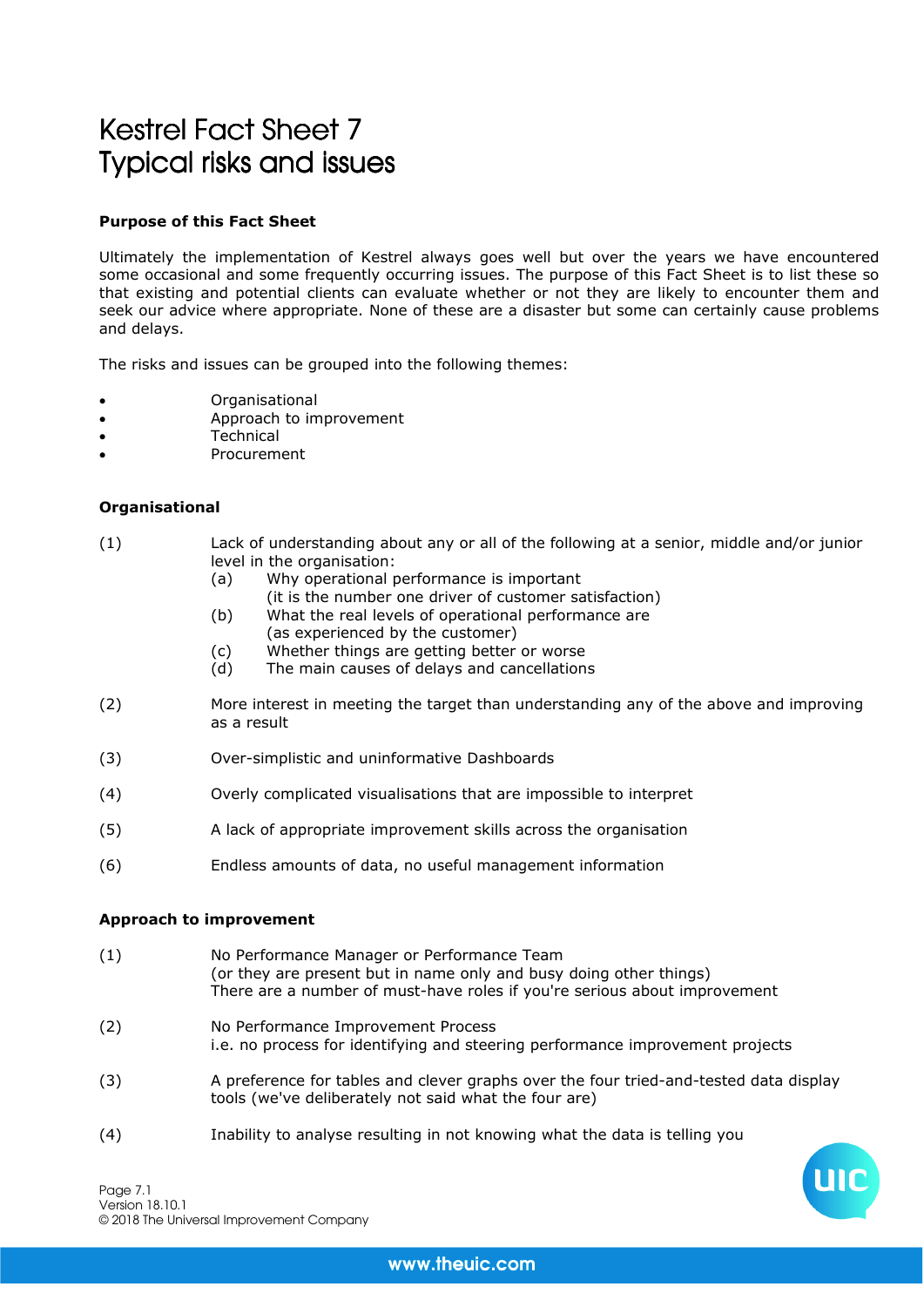- No link between data and improvement (i.e. through analysis). A preference instead  $(5)$ for pursuing pet theories and quick fixes (with no measureable impact on performance as a result)
- Much more effort goes into mitigation and reporting than improvement  $(6)$
- A lack of improvement and data skills in the Performance Team  $(7)$
- $(8)$ A lack of operational knowledge in the Performance Team
- $(9)$ The misconception that it's the Performance Team's job to improve performance rather than the whole organisation

# **Technical**

- $(1)$ Not involving the right IT people early enough in the project
- Not understanding the data sources available or finding out who knows what about them  $(2)$
- Not starting work on the provision of the data sources early enough  $(3)$
- $(4)$ Other suppliers being obstructive (and/or expensive) in their provision of data sources or interfaces
- $(5)$ "We love our Data Warehouse and the software that comes with it and everything must be done through that"
- "I can do that" (in Tableau, Business Objects or similar)  $(6)$
- The organisation is already committed to a Big Data/Business Intelligence project or  $(7)$ solution and operational performance is lost or delayed in the generality of this
- Over-specification of functionality rather than letting us use our experience and do the  $(8)$ hard work for you
- $(9)$ A lack of operational, performance and improvement knowledge and skills in the IT team
- $(10)$ Delays due to the perfect data source becoming available 'soon'. We have never worked with an organisation that doesn't already have enough suitable data to keep it busy improving for the next 5 years.
- Getting hung up on the next big technology thing rather than using what is already  $(11)$ available and making some improvements that the customers will notice
- $(12)$ Thinking Kestrel is an IT project when actually it's all about improving performance

# **Procurement**

- $(1)$ The procurement process can drag on for months, sometimes years, while the customers continue to suffer poor service
- $(2)$ There are plenty of suppliers who can provide IT systems but not many who have the triumvirate of expertise in operational performance, organisational improvement and **IT**